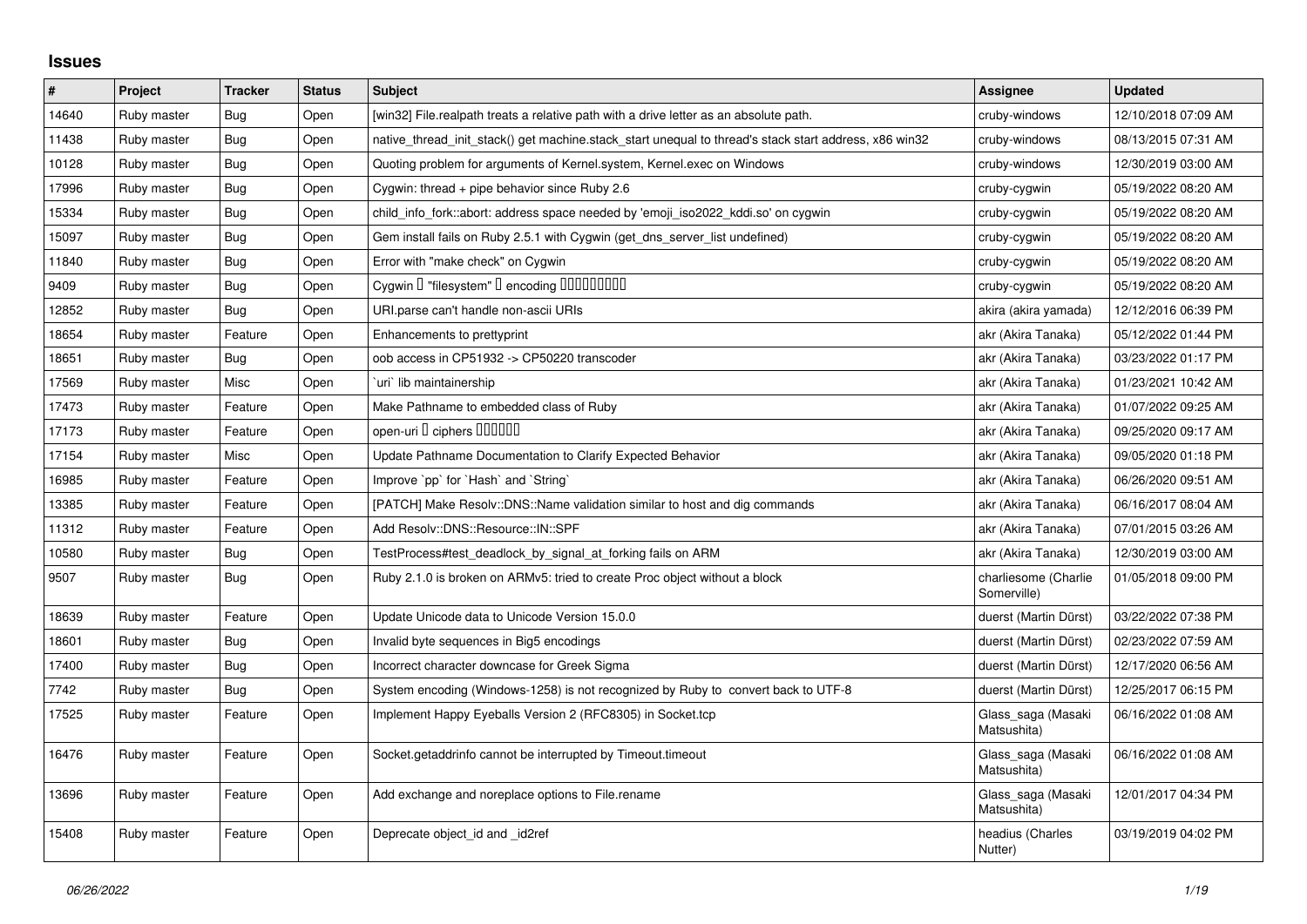| #     | Project     | <b>Tracker</b> | <b>Status</b> | Subject                                                                                                             | <b>Assignee</b>                | <b>Updated</b>      |
|-------|-------------|----------------|---------------|---------------------------------------------------------------------------------------------------------------------|--------------------------------|---------------------|
| 18666 | Ruby master | Bug            | Open          | No rule to make target 'yaml/yaml.h', needed by 'api.o'                                                             | hsbt (Hiroshi<br>SHIBATA)      | 03/29/2022 11:17 AM |
| 18614 | Ruby master | Bug            | Open          | Error (busy loop) in<br>TestGemCommandsSetupCommand#test_destdir_flag_does_not_try_to_write_to_the_default_gem_home | hsbt (Hiroshi<br>SHIBATA)      | 03/17/2022 01:03 AM |
| 18567 | Ruby master | Bug            | Open          | Depending on default gems in stdlib gems when not needed considered harmful                                         | hsbt (Hiroshi<br>SHIBATA)      | 04/21/2022 04:45 PM |
| 18068 | Ruby master | Misc           | Open          | Silence LoadError only if it is for rubygems itself                                                                 | hsbt (Hiroshi<br>SHIBATA)      | 08/08/2021 02:21 PM |
| 18818 | Ruby master | Bug            | Open          | SEGV (Fiber scheduler?)                                                                                             | ioquatix (Samuel<br>Williams)  | 06/06/2022 06:31 PM |
| 18810 | Ruby master | Bug            | Open          | Make `Kernel#p` interruptable.                                                                                      | ioquatix (Samuel<br>Williams)  | 05/30/2022 12:44 AM |
| 18227 | Ruby master | Feature        | Open          | Static class initialization.                                                                                        | ioquatix (Samuel<br>Williams)  | 09/29/2021 09:21 PM |
| 18036 | Ruby master | <b>Bug</b>     | Open          | Pthread fibers become invalid on fork - different from normal fibers.                                               | ioquatix (Samuel<br>Williams)  | 08/19/2021 07:05 AM |
| 13383 | Ruby master | Feature        | Open          | [PATCH] Module#source_location                                                                                      | ioquatix (Samuel<br>Williams)  | 01/09/2020 05:16 AM |
| 18002 | Ruby master | Bug            | Open          | s390x: Tests failing without LC_ALL env                                                                             | jaruga (Jun Aruga)             | 07/12/2021 04:30 PM |
| 16492 | Ruby master | Bug            | Open          | TestBugReporter#test_bug_reporter_add test failures                                                                 | jaruga (Jun Aruga)             | 08/24/2021 01:12 PM |
| 16188 | Ruby master | Misc           | Open          | What are the performance implications of the new keyword arguments in 2.7 and 3.0?                                  | jeremyevans0 (Jeremy<br>Evans) | 11/27/2019 04:45 PM |
| 18277 | Ruby master | Bug            | Open          | buffer error (Zlib::BufError) in Zlib::Deflate#deflate when using MJIT                                              | k0kubun (Takashi<br>Kokubun)   | 01/05/2022 03:04 PM |
| 18058 | Ruby master | Bug            | Open          | 3.1.0-dev with MJIT enabled Zlib::BufError during `gem install`                                                     | k0kubun (Takashi<br>Kokubun)   | 08/02/2021 08:31 PM |
| 17995 | Ruby master | Bug            | Open          | Slow down when mjit and Ractor are being used at same time                                                          | k0kubun (Takashi<br>Kokubun)   | 06/11/2022 04:02 AM |
| 16185 | Ruby master | Bug            | Open          | basictest failure on AIX 6.1 for 64bit build                                                                        | kanemoto (Yutaka<br>Kanemoto)  | 10/15/2019 12:05 AM |
| 18761 | Ruby master | Misc           | Open          | provide an example wasm project                                                                                     | katei (Yuta Saito)             | 05/23/2022 11:01 AM |
| 17210 | Ruby master | Feature        | Open          | More readable and useful `Set#inspect`                                                                              | knu (Akinori MUSHA)            | 05/19/2021 10:12 PM |
| 16989 | Ruby master | Feature        | Open          | Sets: need $\Psi$                                                                                                   | knu (Akinori MUSHA)            | 02/18/2022 02:57 AM |
| 15240 | Ruby master | Feature        | Open          | Set operations check for is_a?(Set), rather than allowing duck typing                                               | knu (Akinori MUSHA)            | 08/27/2019 08:12 PM |
| 11710 | Ruby master | Feature        | Open          | [PATCH] Replace Set#merge with Set#merge! and make Set#merge non-mutating.                                          | knu (Akinori MUSHA)            | 11/18/2015 07:28 PM |
| 18553 | Ruby master | Bug            | Open          | Memory leak on compiling method call with kwargs                                                                    | ko1 (Koichi Sasada)            | 03/23/2022 09:34 PM |
| 18275 | Ruby master | Feature        | Open          | Add an option to define_method to not capture the surrounding environment                                           | ko1 (Koichi Sasada)            | 12/03/2021 02:34 PM |
| 18258 | Ruby master | Bug            | Open          | Ractor shareable? can be slow and mutates internal object flags.                                                    | ko1 (Koichi Sasada)            | 10/21/2021 08:58 AM |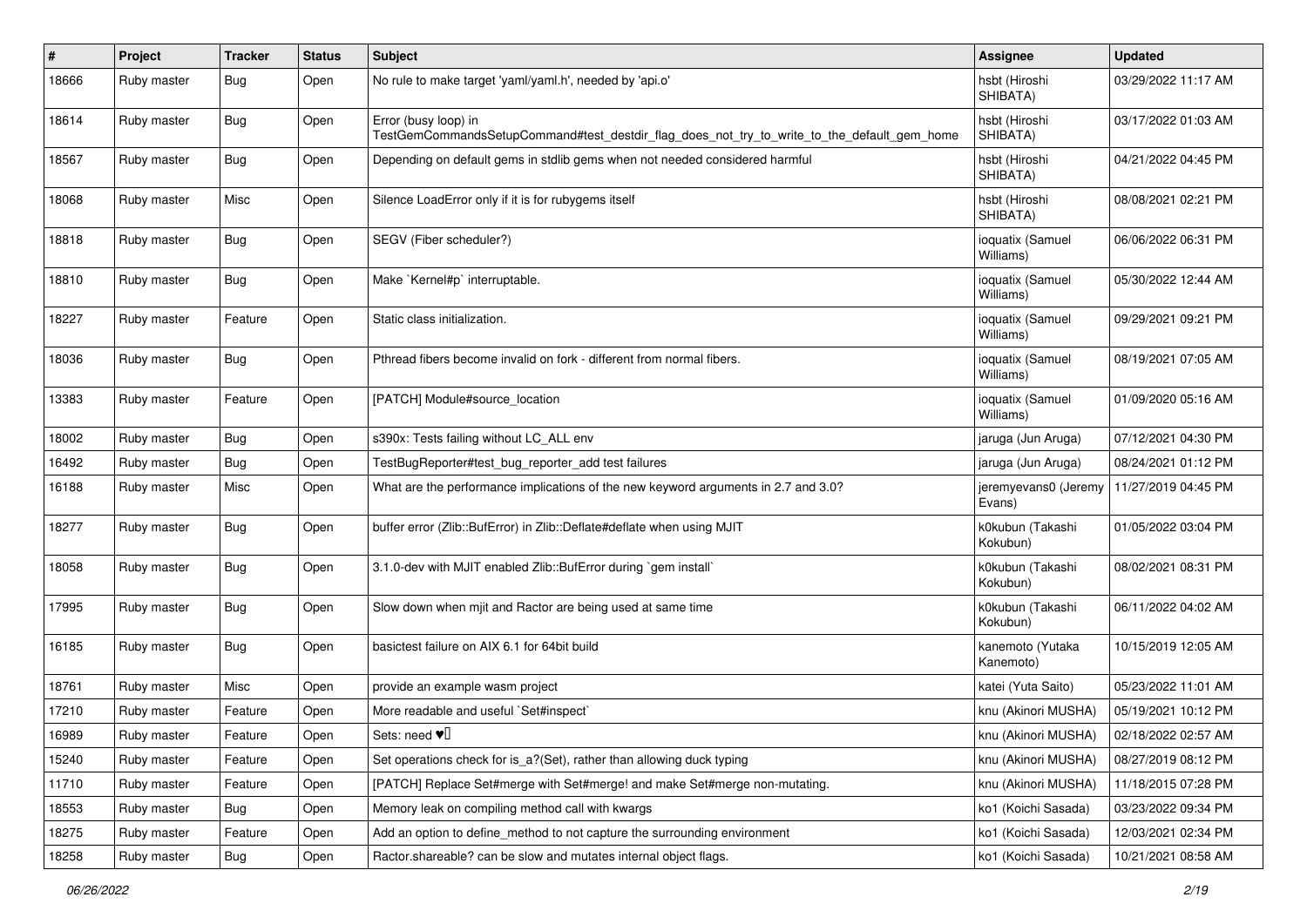| $\pmb{\#}$ | Project     | <b>Tracker</b> | <b>Status</b> | Subject                                                                                                                           | Assignee                    | <b>Updated</b>      |
|------------|-------------|----------------|---------------|-----------------------------------------------------------------------------------------------------------------------------------|-----------------------------|---------------------|
| 18119      | Ruby master | <b>Bug</b>     | Open          | Ractor crashes when instantiating classes                                                                                         | ko1 (Koichi Sasada)         | 09/14/2021 01:42 AM |
| 17884      | Ruby master | Feature        | Open          | locindex for profiling tools                                                                                                      | ko1 (Koichi Sasada)         | 05/24/2021 04:17 PM |
| 17667      | Ruby master | <b>Bug</b>     | Open          | Module#name needs synchronization                                                                                                 | ko1 (Koichi Sasada)         | 03/02/2021 07:31 AM |
| 17624      | Ruby master | <b>Bug</b>     | Open          | Ractor.receive is not thread-safe                                                                                                 | ko1 (Koichi Sasada)         | 09/14/2021 01:40 AM |
| 17617      | Ruby master | Bug            | Open          | When a Ractor's incoming port is closed, Ractor.receive_if does not raise Ractor::ClosedError, but instead<br>blocks indefinitely | ko1 (Koichi Sasada)         | 09/14/2021 01:40 AM |
| 17543      | Ruby master | <b>Bug</b>     | Open          | Ractor isolation broken by `self` in shareable proc                                                                               | ko1 (Koichi Sasada)         | 01/29/2021 03:06 PM |
| 17531      | Ruby master | Bug            | Open          | did_you_mean' not Ractor friendly                                                                                                 | ko1 (Koichi Sasada)         | 01/29/2021 08:48 AM |
| 17513      | Ruby master | <b>Bug</b>     | Open          | Methods of shareable objects and UnboundMethods should be shareable                                                               | ko1 (Koichi Sasada)         | 01/06/2021 08:53 PM |
| 17502      | Ruby master | Misc           | Open          | C vs Ruby                                                                                                                         | ko1 (Koichi Sasada)         | 12/02/2021 07:53 PM |
| 17420      | Ruby master | <b>Bug</b>     | Open          | Unsafe mutation of \$" when doing non-RubyGems require in Ractor                                                                  | ko1 (Koichi Sasada)         | 01/07/2021 01:23 PM |
| 17414      | Ruby master | Feature        | Open          | Ractor should allow access to shareable attributes for Modules/Classes                                                            | ko1 (Koichi Sasada)         | 12/21/2020 03:56 PM |
| 17404      | Ruby master | Feature        | Open          | Ractor `move:` API to allow shareability check                                                                                    | ko1 (Koichi Sasada)         | 12/18/2020 09:17 PM |
| 17393      | Ruby master | Feature        | Open          | `Ractor::Moved#inspect`                                                                                                           | ko1 (Koichi Sasada)         | 12/21/2020 05:47 PM |
| 17359      | Ruby master | <b>Bug</b>     | Open          | Ractor copy mode is not Ractor-safe                                                                                               | ko1 (Koichi Sasada)         | 12/02/2020 05:42 PM |
| 15854      | Ruby master | Feature        | Open          | Tracing instance variable assignment                                                                                              | ko1 (Koichi Sasada)         | 07/29/2019 07:13 AM |
| 15802      | Ruby master | Misc           | Open          | Reduce the minimum string buffer size from 127 to 63 bytes                                                                        | ko1 (Koichi Sasada)         | 07/30/2019 04:04 AM |
| 15778      | Ruby master | Feature        | Open          | Expose an API to pry-open the stack frames in Ruby                                                                                | ko1 (Koichi Sasada)         | 08/29/2019 06:24 AM |
| 15315      | Ruby master | Bug            | Open          | ec switch can still lose interrupts                                                                                               | ko1 (Koichi Sasada)         | 11/20/2018 09:32 AM |
| 15263      | Ruby master | <b>Bug</b>     | Open          | [PATCH] vm_trace.c (postponed_job_register): only hit main thread                                                                 | ko1 (Koichi Sasada)         | 10/27/2018 11:35 PM |
| 14859      | Ruby master | Feature        | Open          | [PATCH] implement Timeout in VM                                                                                                   | ko1 (Koichi Sasada)         | 07/22/2018 07:42 AM |
| 14813      | Ruby master | Feature        | Open          | [PATCH] gc.c: make gc_enter+gc_exit pairs dtrace probes, too                                                                      | ko1 (Koichi Sasada)         | 12/17/2018 07:42 AM |
| 14492      | Ruby master | Feature        | Open          | iseq loading + caching should be in core                                                                                          | ko1 (Koichi Sasada)         | 12/10/2020 08:53 AM |
| 14394      | Ruby master | Feature        | Open          | Class.descendants                                                                                                                 | ko1 (Koichi Sasada)         | 01/20/2022 10:46 PM |
| 13512      | Ruby master | Feature        | Open          | <b>System Threads</b>                                                                                                             | ko1 (Koichi Sasada)         | 07/14/2017 07:08 AM |
| 11808      | Ruby master | Bug            | Open          | Different behavior between Enumerable#grep and Array#grep                                                                         | ko1 (Koichi Sasada)         | 10/26/2020 04:36 AM |
| 11174      | Ruby master | Bug            | Open          | threads memory leak                                                                                                               | ko1 (Koichi Sasada)         | 06/17/2019 03:17 PM |
| 10932      | Ruby master | Feature        | Open          | Enabling allocation tracing as early as possible                                                                                  | ko1 (Koichi Sasada)         | 06/13/2015 07:54 AM |
| 10423      | Ruby master | Feature        | Open          | [PATCH] opt_str_lit*: avoid literal string allocations                                                                            | ko1 (Koichi Sasada)         | 01/05/2018 09:01 PM |
| 10238      | Ruby master | Feature        | Open          | todo: remove dependency on malloc usable size                                                                                     | ko1 (Koichi Sasada)         | 12/10/2020 09:20 AM |
| 10009      | Ruby master | <b>Bug</b>     | Open          | IO operation is 10x slower in multi-thread environment                                                                            | ko1 (Koichi Sasada)         | 05/21/2015 07:19 AM |
| 8444       | Ruby master | <b>Bug</b>     | Open          | Regexp vars $\frac{6}{5}$ and friends are not thread local                                                                        | ko1 (Koichi Sasada)         | 07/30/2019 07:38 AM |
| 13697      | Ruby master | Feature        | Open          | [PATCH]: futex based thread primitives                                                                                            | kosaki (Motohiro<br>KOSAKI) | 01/28/2018 11:41 PM |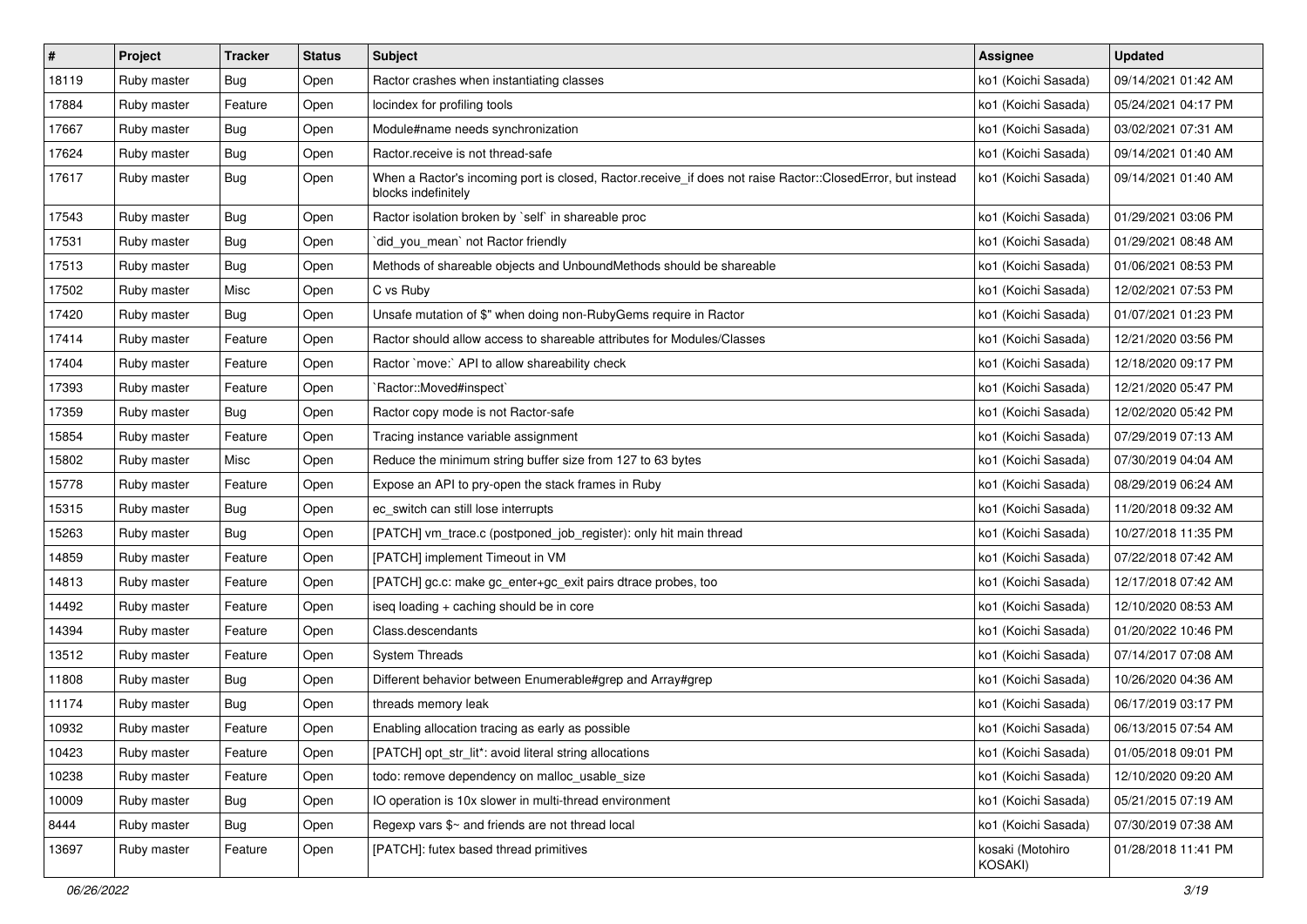| #     | Project     | <b>Tracker</b> | <b>Status</b> | <b>Subject</b>                                                               | <b>Assignee</b>                        | <b>Updated</b>      |
|-------|-------------|----------------|---------------|------------------------------------------------------------------------------|----------------------------------------|---------------------|
| 15918 | Ruby master | Feature        | Open          | Pattern matching for Set                                                     | ktsj (Kazuki Tsujimoto)                | 07/29/2019 08:12 AM |
| 15881 | Ruby master | Feature        | Open          | Optimize deconstruct in pattern matching                                     | ktsj (Kazuki Tsujimoto)                | 12/25/2019 04:28 AM |
| 18564 | Ruby master | Feature        | Open          | Add Exception#detailed message                                               | mame (Yusuke<br>Endoh)                 | 02/01/2022 08:06 PM |
| 18194 | Ruby master | Feature        | Open          | No easy way to format exception messages per thread/fiber scheduler context. | mame (Yusuke<br>Endoh)                 | 09/29/2021 10:10 AM |
| 14244 | Ruby master | Feature        | Open          | Better error messages for scripts with non-matching end statements           | mame (Yusuke<br>Endoh)                 | 11/29/2018 08:57 AM |
| 15815 | Ruby master | Feature        | Open          | Add option to raise NoMethodError for OpenStruct                             | marcandre<br>(Marc-Andre<br>Lafortune) | 09/28/2020 02:11 AM |
| 9347  | Ruby master | Feature        | Open          | Accept non callable argument to detect                                       | marcandre<br>(Marc-Andre<br>Lafortune) | 01/05/2018 09:00 PM |
| 8223  | Ruby master | Feature        | Open          | Make Matrix more omnivorous.                                                 | marcandre<br>(Marc-Andre<br>Lafortune) | 04/09/2013 03:42 AM |
| 18159 | Ruby master | Feature        | Open          | Integrate functionality of dead_end gem into Ruby                            | matz (Yukihiro<br>Matsumoto)           | 06/17/2022 02:06 PM |
| 17849 | Ruby master | Feature        | Open          | Fix Timeout timeout so that it can be used in threaded Web servers           | matz (Yukihiro<br>Matsumoto)           | 04/10/2022 06:26 AM |
| 17830 | Ruby master | Feature        | Open          | Add Integer#previous and Integer#prev                                        | matz (Yukihiro<br>Matsumoto)           | 04/27/2021 11:35 PM |
| 17785 | Ruby master | Feature        | Open          | Allow named parameters to be keywords                                        | matz (Yukihiro<br>Matsumoto)           | 12/17/2021 06:10 PM |
| 17288 | Ruby master | Feature        | Open          | Optimize _send_ call with a literal method name                              | matz (Yukihiro<br>Matsumoto)           | 10/30/2020 12:17 AM |
| 17279 | Ruby master | Feature        | Open          | Allow a negative step in Range#step with a block                             | matz (Yukihiro<br>Matsumoto)           | 10/22/2020 02:23 AM |
| 17184 | Ruby master | Feature        | Open          | No stdlib function to perform simple string replacement                      | matz (Yukihiro<br>Matsumoto)           | 02/23/2021 09:27 PM |
| 16992 | Ruby master | Feature        | Open          | Sets: officially ordered                                                     | matz (Yukihiro<br>Matsumoto)           | 09/03/2020 02:08 PM |
| 16986 | Ruby master | Feature        | Open          | Anonymous Struct literal                                                     | matz (Yukihiro<br>Matsumoto)           | 01/15/2022 04:57 PM |
| 16894 | Ruby master | Feature        | Open          | Integer division for Ruby 3                                                  | matz (Yukihiro<br>Matsumoto)           | 05/18/2020 03:41 PM |
| 16495 | Ruby master | Feature        | Open          | Inconsistent quotes in error messages                                        | matz (Yukihiro<br>Matsumoto)           | 06/15/2022 04:21 PM |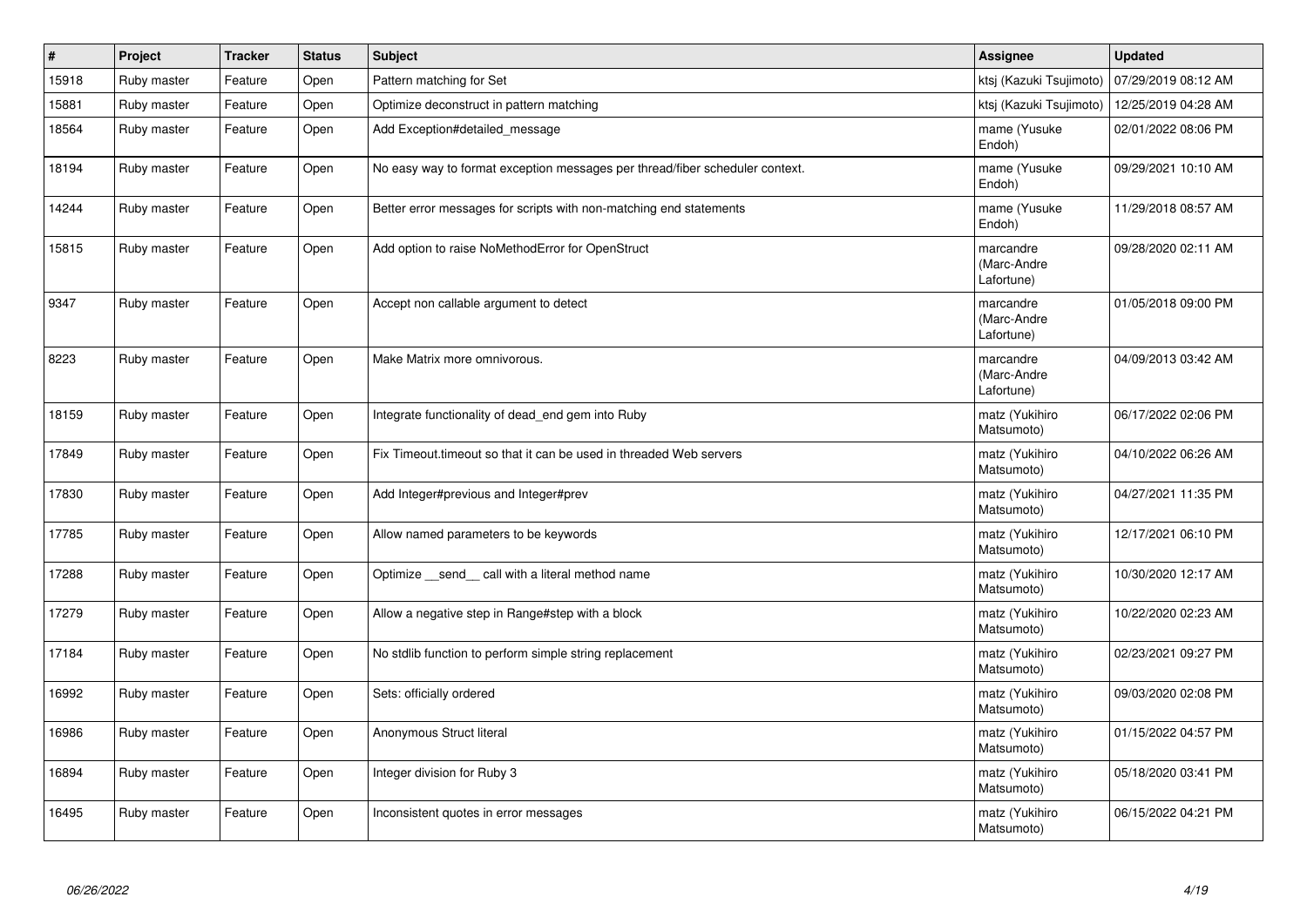| #     | Project     | <b>Tracker</b> | <b>Status</b> | Subject                                                                            | <b>Assignee</b>              | <b>Updated</b>      |
|-------|-------------|----------------|---------------|------------------------------------------------------------------------------------|------------------------------|---------------------|
| 15991 | Ruby master | Feature        | Open          | Allow questionmarks in variable names                                              | matz (Yukihiro<br>Matsumoto) | 07/30/2019 03:57 AM |
| 15837 | Ruby master | Feature        | Open          | Module#name_components                                                             | matz (Yukihiro<br>Matsumoto) | 05/08/2019 10:29 AM |
| 15764 | Ruby master | <b>Bug</b>     | Open          | Whitespace and control characters should not be permitted in tokens                | matz (Yukihiro<br>Matsumoto) | 04/22/2019 07:48 AM |
| 15445 | Ruby master | Feature        | Open          | Reject '.123' in Float() method                                                    | matz (Yukihiro<br>Matsumoto) | 01/10/2019 07:59 AM |
| 15330 | Ruby master | Feature        | Open          | autoload_relative                                                                  | matz (Yukihiro<br>Matsumoto) | 06/19/2022 11:25 PM |
| 15277 | Ruby master | Feature        | Open          | at exec                                                                            | matz (Yukihiro<br>Matsumoto) | 05/25/2020 01:09 AM |
| 15192 | Ruby master | Feature        | Open          | Introduce a new "shortcut assigning" syntax to convenient setup instance variables | matz (Yukihiro<br>Matsumoto) | 12/14/2021 06:42 PM |
| 15112 | Ruby master | Feature        | Open          | Introducing the short form of `STDERR.puts expr.inspect`.                          | matz (Yukihiro<br>Matsumoto) | 10/12/2018 02:02 AM |
| 14982 | Ruby master | Feature        | Open          | Improve namespace system in ruby to avoiding top-level names chaos                 | matz (Yukihiro<br>Matsumoto) | 12/31/2021 05:39 PM |
| 14927 | Ruby master | Feature        | Open          | Loading multiple files at once                                                     | matz (Yukihiro<br>Matsumoto) | 09/18/2018 12:38 AM |
| 14760 | Ruby master | Misc           | Open          | cross-thread IO#close semantics                                                    | matz (Yukihiro<br>Matsumoto) | 05/17/2018 08:21 AM |
| 14724 | Ruby master | Feature        | Open          | chains of inequalities                                                             | matz (Yukihiro<br>Matsumoto) | 05/19/2018 01:06 AM |
| 14609 | Ruby master | Feature        | Open          | Let `Kernel#p` without an argument print the receiver                              | matz (Yukihiro<br>Matsumoto) | 02/08/2020 08:43 PM |
| 14546 | Ruby master | Feature        | Open          | Hash#delete!                                                                       | matz (Yukihiro<br>Matsumoto) | 05/30/2018 08:24 PM |
| 14128 | Ruby master | Feature        | Open          | Introduce Hash#delete default value                                                | matz (Yukihiro<br>Matsumoto) | 11/25/2017 04:41 PM |
| 12306 | Ruby master | Feature        | Open          | Implement String #blank? #present? and improve #strip and family to handle unicode | matz (Yukihiro<br>Matsumoto) | 07/22/2018 10:55 PM |
| 12244 | Ruby master | Feature        | Open          | Add a way to 'integer - integer % num'                                             | matz (Yukihiro<br>Matsumoto) | 05/17/2016 06:05 AM |
| 12019 | Ruby master | Feature        | Open          | Better low-level support for writing concurrent libraries                          | matz (Yukihiro<br>Matsumoto) | 12/23/2021 11:43 PM |
| 11882 | Ruby master | Feature        | Open          | Map or NamedMap                                                                    | matz (Yukihiro<br>Matsumoto) | 01/17/2021 01:31 PM |
| 11735 | Ruby master | Feature        | Open          | Porting String#squish and String#squish! from Ruby on Rails' Active Support        | matz (Yukihiro<br>Matsumoto) | 06/24/2016 08:02 AM |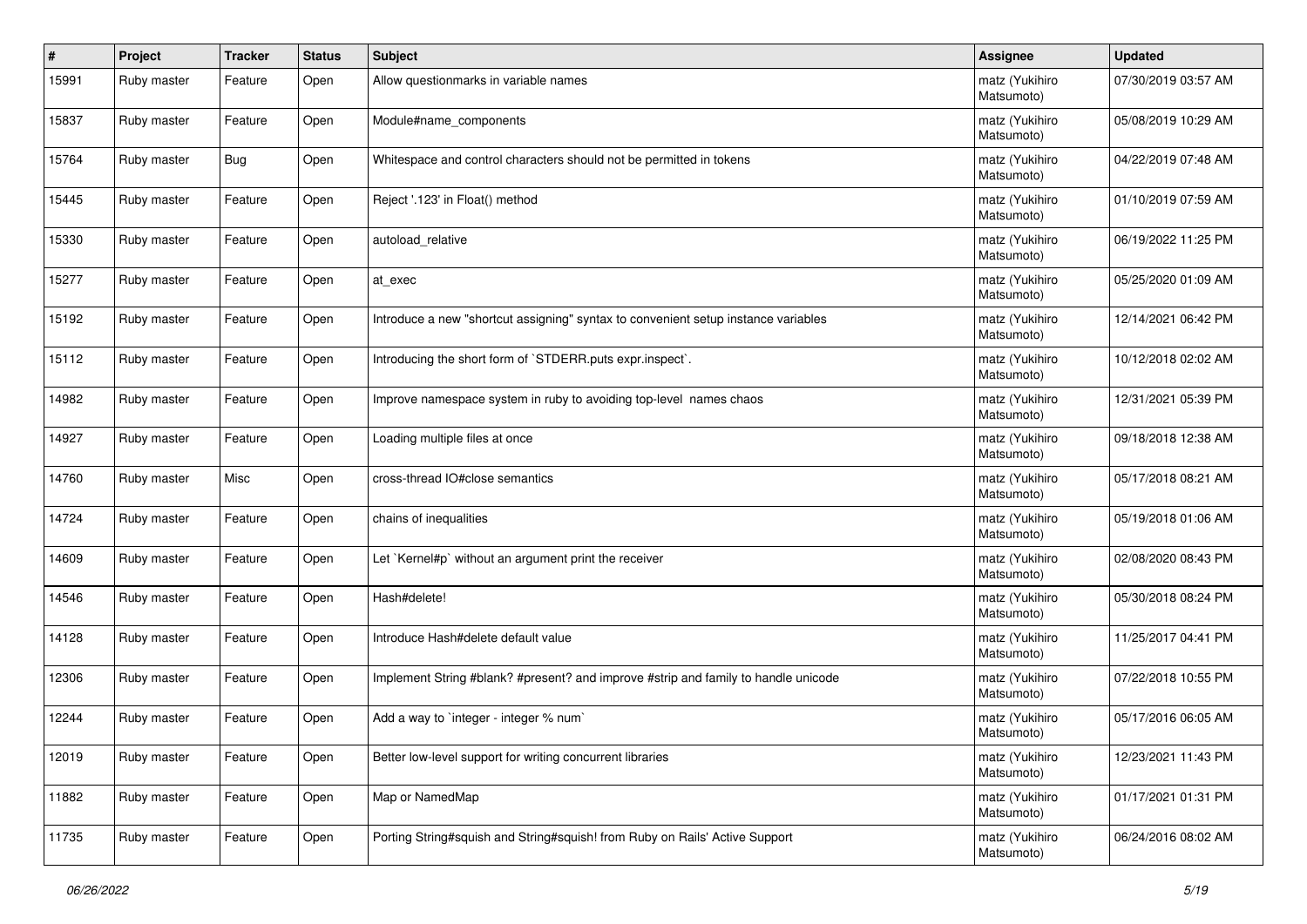| #     | Project     | <b>Tracker</b> | <b>Status</b> | <b>Subject</b>                                                                        | <b>Assignee</b>              | <b>Updated</b>      |
|-------|-------------|----------------|---------------|---------------------------------------------------------------------------------------|------------------------------|---------------------|
| 11627 | Ruby master | Feature        | Open          | make `nonzero` an alias of `nonzero?`                                                 | matz (Yukihiro<br>Matsumoto) | 12/23/2021 11:43 PM |
| 11518 | Ruby master | Feature        | Open          | Queue enhancement - promote! and promote_all!                                         | matz (Yukihiro<br>Matsumoto) | 09/17/2015 08:40 PM |
| 11517 | Ruby master | Feature        | Open          | Queue enhancement - conditional pop                                                   | matz (Yukihiro<br>Matsumoto) | 09/17/2015 09:02 PM |
| 11390 | Ruby master | Feature        | Open          | Allow symbols starting with numbers                                                   | matz (Yukihiro<br>Matsumoto) | 08/14/2015 05:23 AM |
| 11307 | Ruby master | Feature        | Open          | exception-free non-blocking Queue#pop                                                 | matz (Yukihiro<br>Matsumoto) | 06/25/2015 11:06 PM |
| 11181 | Ruby master | Feature        | Open          | Add a line directive to Ruby                                                          | matz (Yukihiro<br>Matsumoto) | 01/26/2016 02:04 AM |
| 11122 | Ruby master | Feature        | Open          | exception-free non-blocking Queue/SizedQueue operations                               | matz (Yukihiro<br>Matsumoto) | 05/06/2015 08:53 PM |
| 10574 | Ruby master | Feature        | Open          | Add String#Ichomp and String.Ichomp!                                                  | matz (Yukihiro<br>Matsumoto) | 12/15/2014 04:34 PM |
| 10549 | Ruby master | Feature        | Open          | Deprecate each_with_index and each_with_object in favor of with_index and with_object | matz (Yukihiro<br>Matsumoto) | 07/27/2021 11:09 AM |
| 10541 | Ruby master | Misc           | Open          | Remove shorthand string interpolation syntax                                          | matz (Yukihiro<br>Matsumoto) | 10/08/2015 05:44 PM |
| 10498 | Ruby master | Feature        | Open          | Make 'loop' yield a counter                                                           | matz (Yukihiro<br>Matsumoto) | 01/05/2018 09:01 PM |
| 10489 | Ruby master | Feature        | Open          | Add inherit method for clearer and multiple inheritance                               | matz (Yukihiro<br>Matsumoto) | 12/10/2020 08:53 AM |
| 10404 | Ruby master | Feature        | Open          | Allow individual finalizers to be removed with ObjectSpace.undefine_finalizer         | matz (Yukihiro<br>Matsumoto) | 10/20/2014 08:14 AM |
| 10287 | Ruby master | Feature        | Open          | rename COLON3 to COLON2_HEAD.                                                         | matz (Yukihiro<br>Matsumoto) | 07/27/2021 09:34 AM |
| 9704  | Ruby master | Feature        | Open          | Refinements as files instead of modules                                               | matz (Yukihiro<br>Matsumoto) | 10/11/2016 06:36 PM |
| 9614  | Ruby master | Feature        | Open          | ordering of non-Hash items which use st_ internally                                   | matz (Yukihiro<br>Matsumoto) | 01/05/2018 09:00 PM |
| 9123  | Ruby master | Feature        | Open          | Make Numeric#nonzero? behavior consistent with Numeric#zero?                          | matz (Yukihiro<br>Matsumoto) | 06/11/2019 12:55 PM |
| 9070  | Ruby master | Feature        | Open          | Introduce `---` as synonym of `end` keyword                                           | matz (Yukihiro<br>Matsumoto) | 11/02/2013 03:23 AM |
| 9043  | Ruby master | Feature        | Open          | Add String#f method as shortcut for #freeze                                           | matz (Yukihiro<br>Matsumoto) | 01/05/2018 09:00 PM |
| 8804  | Ruby master | Feature        | Open          | ONCE syntax                                                                           | matz (Yukihiro<br>Matsumoto) | 01/04/2020 08:26 PM |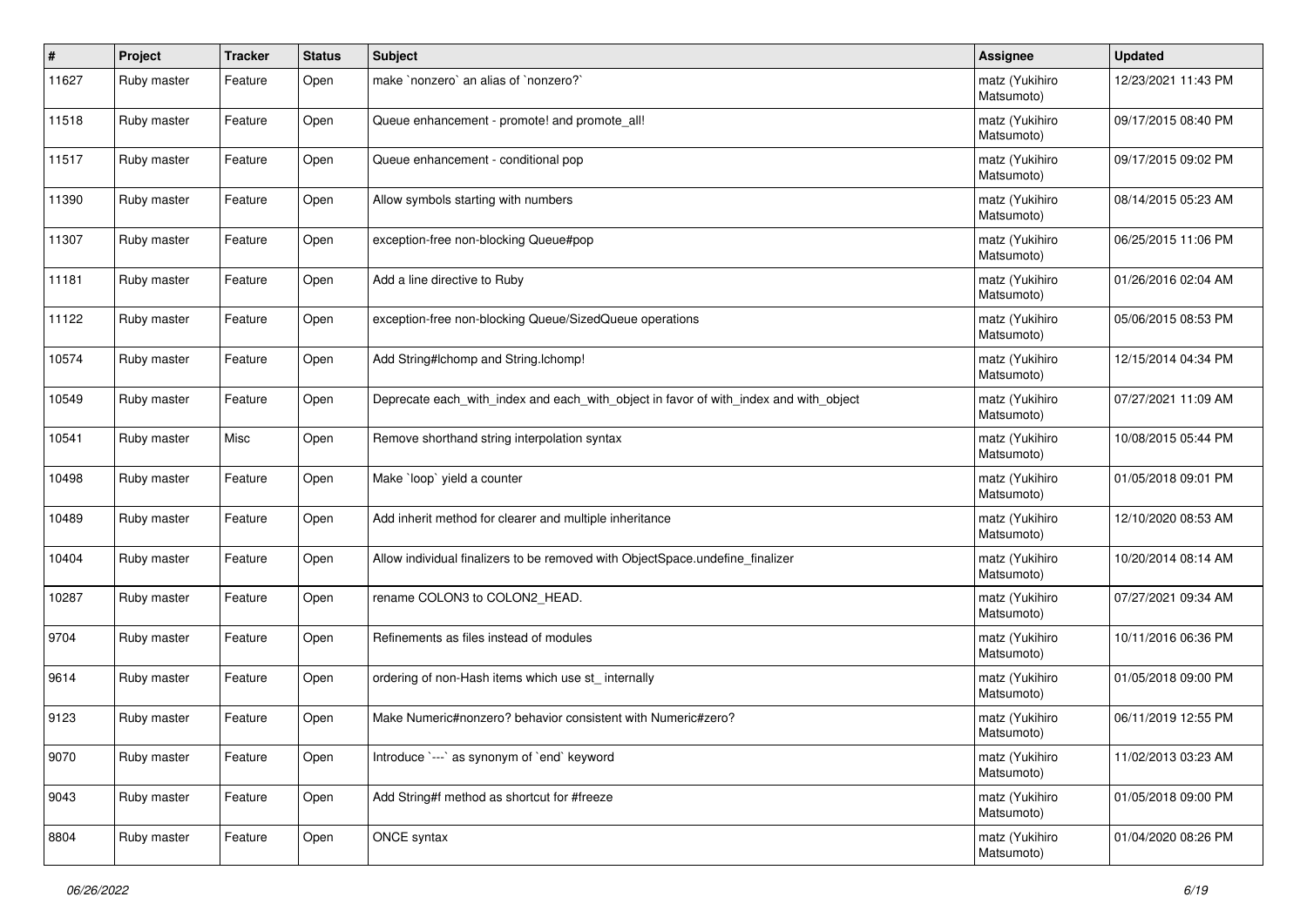| #    | Project     | Tracker | <b>Status</b> | <b>Subject</b>                                                                            | <b>Assignee</b>              | <b>Updated</b>      |
|------|-------------|---------|---------------|-------------------------------------------------------------------------------------------|------------------------------|---------------------|
| 8663 | Ruby master | Feature | Open          | Officialy alias ArgumentError to ArgError                                                 | matz (Yukihiro<br>Matsumoto) | 08/09/2013 07:42 PM |
| 8478 | Ruby master | Feature | Open          | The hash returned by Enumerable#group_by should have an empty array for its default value | matz (Yukihiro<br>Matsumoto) | 06/04/2013 03:56 PM |
| 8232 | Ruby master | Feature | Open          | Rudiments of abstract algebra in Ruby                                                     | matz (Yukihiro<br>Matsumoto) | 04/09/2013 01:47 AM |
| 8229 | Ruby master | Feature | Open          | extend Hash.include?                                                                      | matz (Yukihiro<br>Matsumoto) | 12/10/2020 08:53 AM |
| 8061 | Ruby master | Feature | Open          | 000000000000000                                                                           | matz (Yukihiro<br>Matsumoto) | 12/25/2017 06:15 PM |
| 7914 | Ruby master | Feature | Open          | Case for local class methods                                                              | matz (Yukihiro<br>Matsumoto) | 12/25/2017 06:15 PM |
| 7883 | Ruby master | Feature | Open          | Add Regex#to_proc                                                                         | matz (Yukihiro<br>Matsumoto) | 12/25/2017 06:15 PM |
| 7876 | Ruby master | Feature | Open          | Add method for accessing Class from within Singleton Class                                | matz (Yukihiro<br>Matsumoto) | 12/25/2017 06:15 PM |
| 7848 | Ruby master | Feature | Open          | Restore default state for core ruby objects                                               | matz (Yukihiro<br>Matsumoto) | 12/25/2017 06:15 PM |
| 7795 | Ruby master | Feature | Open          | Symbol.defined? and/or to_existing_symbol                                                 | matz (Yukihiro<br>Matsumoto) | 12/25/2017 06:15 PM |
| 7748 | Ruby master | Feature | Open          | Contextual send                                                                           | matz (Yukihiro<br>Matsumoto) | 12/10/2020 08:53 AM |
| 7704 | Ruby master | Feature | Open          | Add a list of enabled (experimental) language features.                                   | matz (Yukihiro<br>Matsumoto) | 12/25/2017 06:15 PM |
| 7702 | Ruby master | Feature | Open          | Remove Proc#binding                                                                       | matz (Yukihiro<br>Matsumoto) | 07/15/2019 07:39 PM |
| 7657 | Ruby master | Feature | Open          | Array#& doesn't accept Enumerables                                                        | matz (Yukihiro<br>Matsumoto) | 12/25/2017 06:15 PM |
| 7654 | Ruby master | Feature | Open          | Add optional code block to IO::readlines                                                  | matz (Yukihiro<br>Matsumoto) | 12/25/2017 06:15 PM |
| 7614 | Ruby master | Feature | Open          | alias_accessor                                                                            | matz (Yukihiro<br>Matsumoto) | 12/25/2017 06:15 PM |
| 7611 | Ruby master | Feature | Open          | Focal method for all loads/requires                                                       | matz (Yukihiro<br>Matsumoto) | 12/25/2017 06:15 PM |
| 7604 | Ruby master | Feature | Open          | Make === comparison operator ability to delegate comparison to an argument                | matz (Yukihiro<br>Matsumoto) | 12/25/2017 06:15 PM |
| 7548 | Ruby master | Feature | Open          | Load and Require Callbacks                                                                | matz (Yukihiro<br>Matsumoto) | 12/25/2017 06:15 PM |
| 7546 | Ruby master | Feature | Open          | Change behavior of `Array#slice` for an argument of `Range` class                         | matz (Yukihiro<br>Matsumoto) | 12/10/2020 08:49 AM |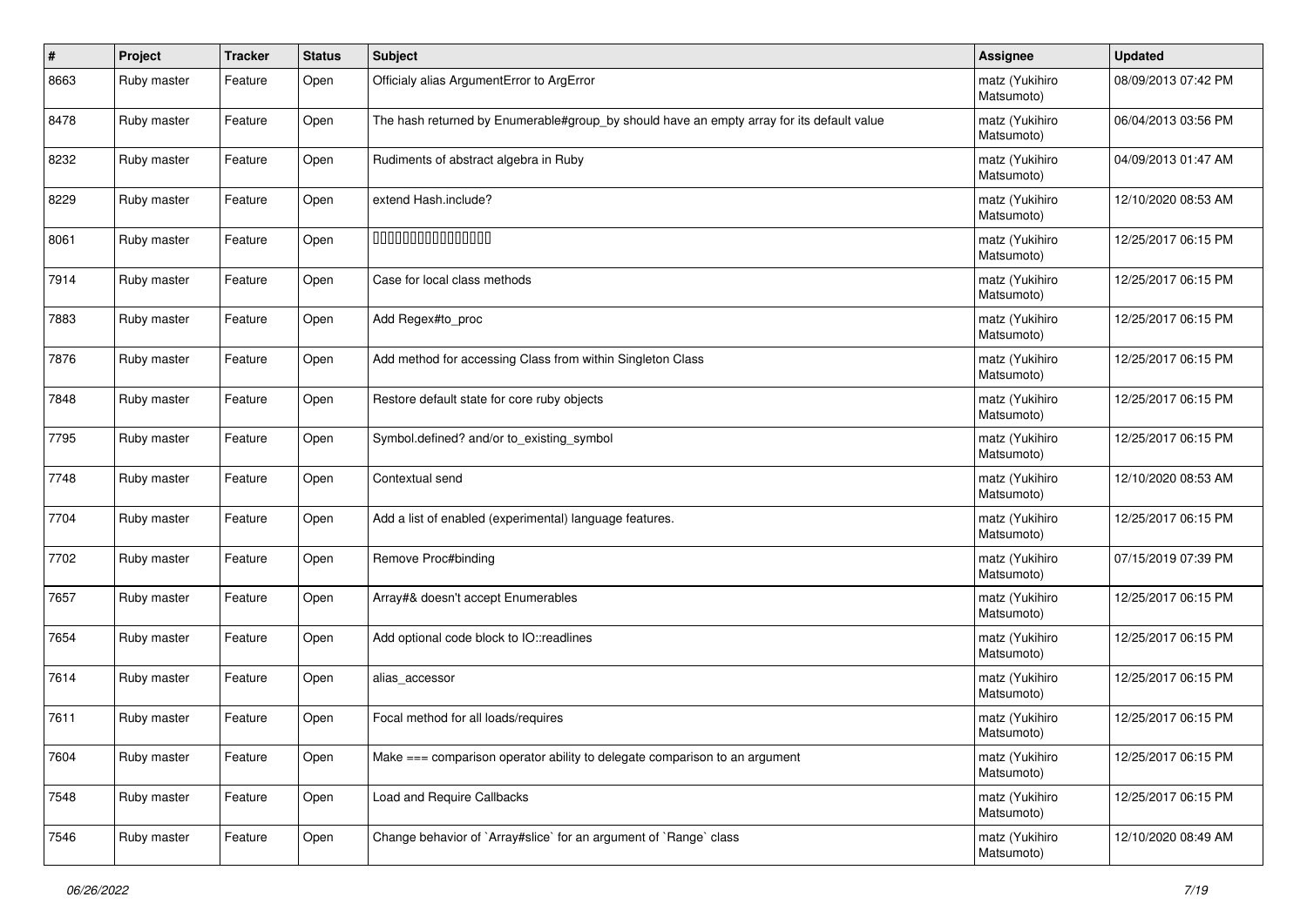| $\vert$ # | Project     | <b>Tracker</b> | <b>Status</b> | <b>Subject</b>                                                                                                                         | Assignee                                | <b>Updated</b>      |
|-----------|-------------|----------------|---------------|----------------------------------------------------------------------------------------------------------------------------------------|-----------------------------------------|---------------------|
| 7444      | Ruby master | Feature        | Open          | Array#product set                                                                                                                      | matz (Yukihiro<br>Matsumoto)            | 12/25/2017 06:15 PM |
| 7377      | Ruby master | Feature        | Open          | #indetical? as an alias for #equal?                                                                                                    | matz (Yukihiro<br>Matsumoto)            | 12/25/2017 06:15 PM |
| 7149      | Ruby master | Feature        | Open          | Constant magic for everyone.                                                                                                           | matz (Yukihiro<br>Matsumoto)            | 12/25/2017 06:15 PM |
| 6869      | Ruby master | Feature        | Open          | Do not treat `_` parameter exceptionally                                                                                               | matz (Yukihiro<br>Matsumoto)            | 12/10/2020 08:58 AM |
| 6817      | Ruby master | Feature        | Open          | Partial application                                                                                                                    | matz (Yukihiro<br>Matsumoto)            | 12/25/2017 06:15 PM |
| 6641      | Ruby master | Feature        | Open          | Hash.auto constructor                                                                                                                  | matz (Yukihiro<br>Matsumoto)            | 12/25/2017 06:15 PM |
| 18439     | Ruby master | Feature        | Open          | Support YJIT for VC++                                                                                                                  | maximecb (Maxime<br>Chevalier-Boisvert) | 01/10/2022 11:29 PM |
| 16559     | Ruby master | Feature        | Open          | Net::HTTP#request injects "Connection: close" header if #started? is false, wasting HTTP server resources                              | naruse (Yui NARUSE)                     | 05/28/2020 07:37 PM |
| 15940     | Ruby master | Feature        | Open          | Coerce symbols internal fstrings in UTF8 rather than ASCII to better share memory with string literals                                 | naruse (Yui NARUSE)                     | 07/30/2019 04:17 AM |
| 15931     | Ruby master | Feature        | Open          | encoding for CESU-8                                                                                                                    | naruse (Yui NARUSE)                     | 12/20/2019 05:42 AM |
| 15007     | Ruby master | Misc           | Open          | Let all Init_xxx and extension APIs frequently called from init code paths be considered cold                                          | naruse (Yui NARUSE)                     | 12/06/2018 11:05 AM |
| 10628     | Ruby master | Misc           | Open          | Peformance of URI module                                                                                                               | naruse (Yui NARUSE)                     | 12/26/2014 04:08 PM |
| 7892      | Ruby master | <b>Bug</b>     | Open          | MIME encoding bug of NKF.nkf                                                                                                           | naruse (Yui NARUSE)                     | 12/25/2017 06:15 PM |
| 18623     | Ruby master | <b>Bug</b>     | Open          | make runnable' does not work                                                                                                           | nobu (Nobuyoshi<br>Nakada)              | 03/16/2022 01:28 AM |
| 16978     | Ruby master | Feature        | Open          | Ruby should not use realpath for __FILE__                                                                                              | nobu (Nobuyoshi<br>Nakada)              | 04/01/2022 11:30 AM |
| 16291     | Ruby master | Feature        | Open          | Introduce support for resize in rb ary freeze and prefer internal use of rb ary freeze and rb str freeze for<br>String and Array types | nobu (Nobuyoshi<br>Nakada)              | 12/25/2020 02:43 AM |
| 15305     | Ruby master | Feature        | Open          | [PATCH] include/ruby/ruby.h (RB_ALLOCV*): remove GC guard                                                                              | nobu (Nobuyoshi<br>Nakada)              | 07/27/2021 11:39 AM |
| 14971     | Ruby master | Bug            | Open          | error: implicit declaration of function 'rb_vm_call0                                                                                   | nobu (Nobuyoshi<br>Nakada)              | 09/06/2018 03:53 AM |
| 14692     | Ruby master | Misc           | Open          | Question: Ruby stdlib's Option Parser                                                                                                  | nobu (Nobuyoshi<br>Nakada)              | 04/22/2018 05:53 AM |
| 13378     | Ruby master | Feature        | Open          | Eliminate 4 of 8 syscalls when requiring file by absolute path                                                                         | nobu (Nobuyoshi<br>Nakada)              | 06/16/2017 07:57 AM |
| 12064     | Ruby master | Feature        | Open          | Make creation of enc/unicode/casefold.h automatic again                                                                                | nobu (Nobuyoshi<br>Nakada)              | 02/12/2016 06:13 AM |
| 11670     | Ruby master | Feature        | Open          | Show warning to make nested def obsolete                                                                                               | nobu (Nobuyoshi<br>Nakada)              | 11/09/2015 07:40 AM |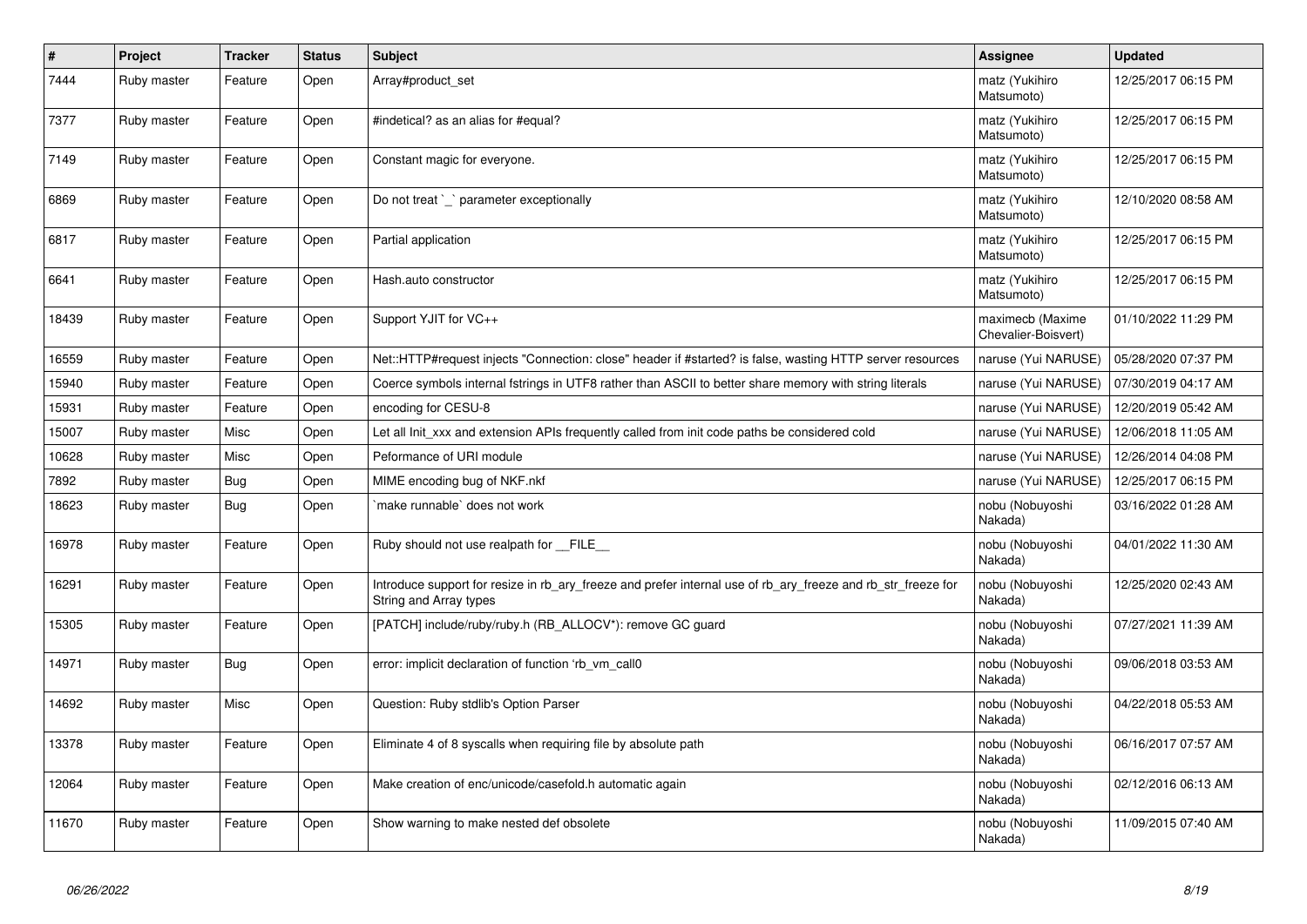| $\#$  | Project     | <b>Tracker</b> | <b>Status</b> | Subject                                                                       | <b>Assignee</b>                       | <b>Updated</b>      |
|-------|-------------|----------------|---------------|-------------------------------------------------------------------------------|---------------------------------------|---------------------|
| 10416 | Ruby master | Bug            | Open          | Create mechanism for updating of Unicode data files downstreams when we want  | nobu (Nobuyoshi<br>Nakada)            | 10/08/2021 06:40 AM |
| 8449  | Ruby master | Feature        | Open          | Array#ary_plus always returns an array                                        | nobu (Nobuyoshi<br>Nakada)            | 06/02/2013 04:23 PM |
| 8270  | Ruby master | Feature        | Open          | Ruby should build without thread support (aka minix)                          | nobu (Nobuyoshi<br>Nakada)            | 12/10/2020 08:53 AM |
| 7840  | Ruby master | Bug            | Open          | -Wdeclaration-after-statement is valid for C/ObjC but not for C++             | nobu (Nobuyoshi<br>Nakada)            | 06/02/2020 04:41 PM |
| 7745  | Ruby master | Feature        | Open          | lib/observer.rb: Observers are compared by identity                           | nobu (Nobuyoshi<br>Nakada)            | 12/25/2017 06:15 PM |
| 15072 | Ruby master | Bug            | Open          | thread.c:4356:5: error: implicit declaration of function 'ubf_list_atfork'    | normalperson (Eric<br>Wong)           | 09/20/2018 03:32 AM |
| 11299 | Ruby master | Feature        | Open          | [PATCH] use Array instead of custom struct for generic ivars                  | normalperson (Eric<br>Wong)           | 06/24/2015 12:38 AM |
| 10328 | Ruby master | Feature        | Open          | [PATCH] make OPT_SUPPORT_JOKE a proper VM option                              | normalperson (Eric<br>Wong)           | 01/05/2018 09:01 PM |
| 18658 | Ruby master | Bug            | Open          | Need openssl 3 support for Ubuntu 22.04 (Ruby 2.7.x and 3.0.x)                | rhenium (Kazuki<br>Yamaguchi)         | 05/30/2022 08:06 PM |
| 18726 | Ruby master | Misc           | Open          | CI Error on c99 and c2x                                                       | shyouhei (Shyouhei<br>Urabe)          | 04/19/2022 09:05 AM |
| 9590  | Ruby master | Feature        | Open          | introduce st_foreach_update and st_foreach_update_check for performance.      | tarui (Masaya Tarui)                  | 01/05/2018 09:00 PM |
| 7788  | Ruby master | Feature        | Open          | YAML Tag Schema Support                                                       | tenderlovemaking<br>(Aaron Patterson) | 12/25/2017 06:15 PM |
| 11599 | Ruby master | Feature        | Open          | Dump entries of hash in ObjectSpace                                           | tmm1 (Aman Karmani)                   | 11/24/2015 05:52 PM |
| 11292 | Ruby master | Feature        | Open          | objspace: Dump type of special consts                                         | tmm1 (Aman Karmani)                   | 06/22/2015 04:22 AM |
| 11142 | Ruby master | Bug            | Open          | Command line argument parser on windows handles double quotes inconsistently. | usa (Usaku<br>NAKAMURA)               | 05/12/2015 04:09 PM |
| 14844 | Ruby master | Feature        | Open          | Future of RubyVM::AST?                                                        | yui-knk (Kaneko<br>Yuichiro)          | 08/31/2020 08:22 AM |
| 10513 | Ruby master | Misc           | Open          | instance_eval yields the receiver, but is documented to yield no arguments    | zzak (Zachary Scott)                  | 11/14/2014 10:29 PM |
| 18881 | Ruby master | Bug            | Open          | IO#read_nonblock raises IOError when called following buffered character IO   |                                       | 06/26/2022 04:35 PM |
| 18880 | Ruby master | Bug            | Open          | IO#sysread on Windows does not validate arguments                             |                                       | 06/26/2022 04:26 PM |
| 18878 | Ruby master | Bug            | Open          | parse.y: Foo::Bar {} is inconsistently rejected                               |                                       | 06/26/2022 01:06 PM |
| 18877 | Ruby master | <b>Bug</b>     | Open          | parse.y: escaped space inconsistently allowed after assignment                |                                       | 06/26/2022 12:57 PM |
| 18842 | Ruby master | Bug            | Open          | Ruby's Resolv library does not handle correctly the `NODATA` case             |                                       | 06/19/2022 05:39 PM |
| 18841 | Ruby master | Feature        | Open          | Proposal: autoload relative                                                   |                                       | 06/19/2022 11:22 PM |
| 18840 | Ruby master | Misc           | Open          | Top-level #using and other methods docs                                       |                                       | 06/18/2022 07:12 PM |
| 18837 | Ruby master | Bug            | Open          | Not possible to evaluate expression with numbered parameters in it            |                                       | 06/17/2022 12:48 PM |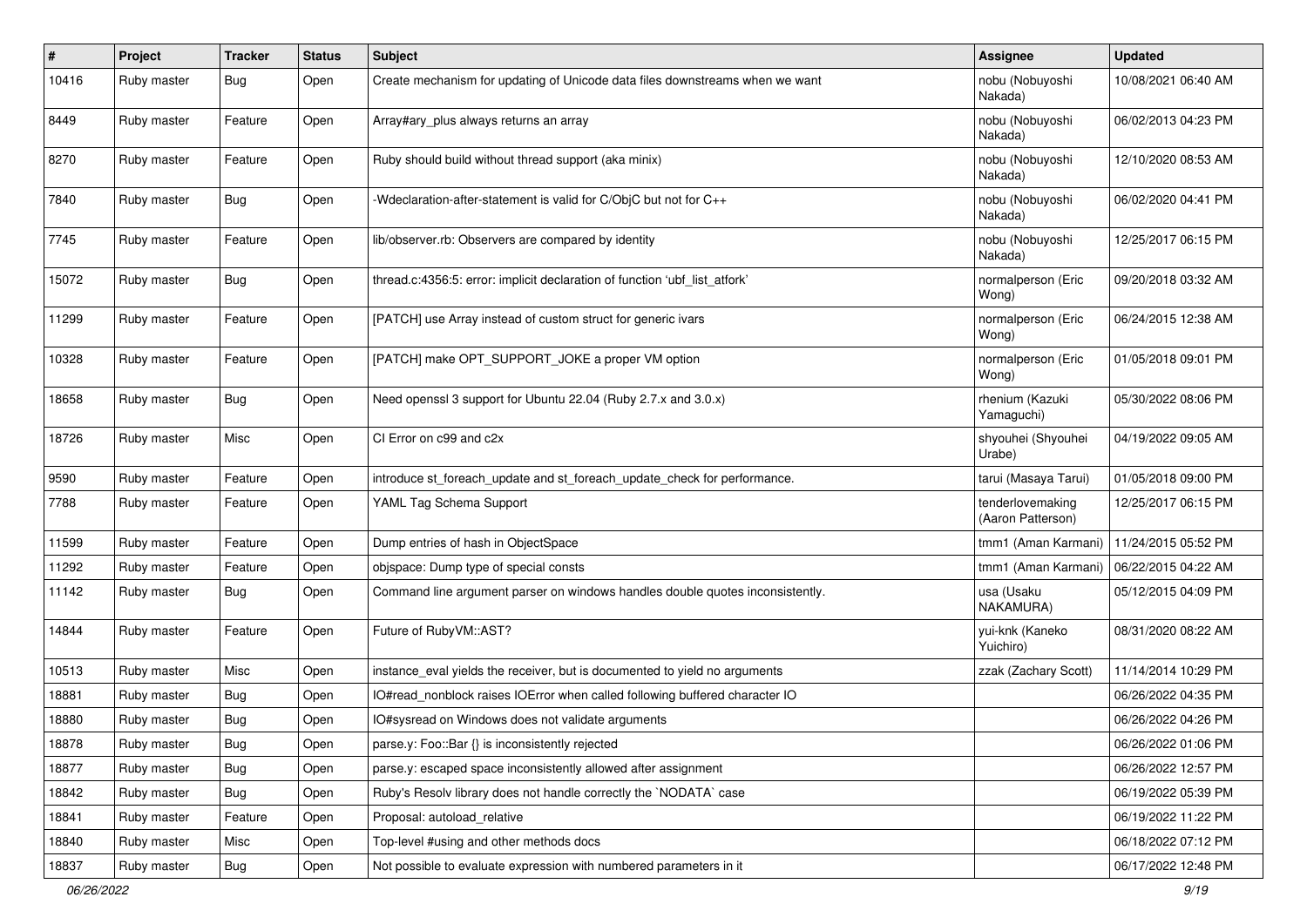| $\vert$ # | Project     | <b>Tracker</b> | <b>Status</b> | Subject                                                                                                            | <b>Assignee</b> | <b>Updated</b>      |
|-----------|-------------|----------------|---------------|--------------------------------------------------------------------------------------------------------------------|-----------------|---------------------|
| 18836     | Ruby master | Misc           | Open          | DevMeeting-2022-07-21                                                                                              |                 | 06/21/2022 10:09 PM |
| 18835     | Ruby master | Feature        | Open          | Add InstructionSequence#type method                                                                                |                 | 06/16/2022 10:30 PM |
| 18832     | Ruby master | Feature        | Open          | Do not have class/module keywords consider ancestors of Object                                                     |                 | 06/21/2022 05:50 AM |
| 18831     | Ruby master | Feature        | Open          | Block argument to 'yield'                                                                                          |                 | 06/18/2022 03:12 AM |
| 18826     | Ruby master | <b>Bug</b>     | Open          | Symbol#to_proc inconsistent, sometimes calls private methods                                                       |                 | 06/16/2022 07:27 AM |
| 18825     | Ruby master | Feature        | Open          | Specialized instruction for "array literal + `.hash`"                                                              |                 | 06/14/2022 05:24 PM |
| 18822     | Ruby master | Feature        | Open          | Ruby lack a proper method to percent-encode strings for URIs (RFC 3986)                                            |                 | 06/09/2022 02:42 PM |
| 18821     | Ruby master | Feature        | Open          | Expose Pattern Matching interfaces in core classes                                                                 |                 | 06/09/2022 07:24 AM |
| 18816     | Ruby master | Bug            | Open          | Ractor segfaulting MacOS 12.4 (aarch64 / M1 processor)                                                             |                 | 06/13/2022 01:46 PM |
| 18815     | Ruby master | Feature        | Open          | instance_{eval,exec} vs Proc#>>                                                                                    |                 | 06/02/2022 05:17 PM |
| 18814     | Ruby master | Feature        | Open          | Ractor: add method to query incoming message queue size                                                            |                 | 06/02/2022 11:59 AM |
| 18812     | Ruby master | Feature        | Open          | Add ability to trace exit locations for YJIT                                                                       |                 | 06/01/2022 02:42 PM |
| 18809     | Ruby master | Feature        | Open          | Add Numeric#ceildiv                                                                                                |                 | 06/21/2022 06:21 PM |
| 18805     | Ruby master | <b>Bug</b>     | Open          | IO::Buffer is inconsistent when returning a string from an empty buffer                                            |                 | 05/25/2022 12:45 PM |
| 18804     | Ruby master | <b>Bug</b>     | Open          | Invalid line number for putnil instruction                                                                         |                 | 05/25/2022 09:22 AM |
| 18799     | Ruby master | <b>Bug</b>     | Open          | Refinement#import_methods vs attr_reader                                                                           |                 | 05/25/2022 06:50 AM |
| 18798     | Ruby master | Feature        | Open          | UnboundMethod#==`with inherited classes                                                                            |                 | 05/25/2022 12:32 AM |
| 18797     | Ruby master | Bug            | Open          | Third argument to Regexp.new is a bit broken                                                                       |                 | 05/23/2022 10:11 AM |
| 18796     | Ruby master | <b>Bug</b>     | Open          | GC compaction gets stuck on Mac OS when a debugger is attached                                                     |                 | 06/08/2022 08:25 AM |
| 18795     | Ruby master | <b>Bug</b>     | Open          | Verbose GC debug output with -DRGENGC_DEBUG=5 causes a crash                                                       |                 | 06/08/2022 08:24 AM |
| 18794     | Ruby master | <b>Bug</b>     | Open          | Windows ucrt - intermittent SEGV TestObjSpace#test_reachable_objects_during_iteration                              |                 | 05/20/2022 05:19 PM |
| 18789     | Ruby master | <b>Bug</b>     | Open          | make test-bundled-gems failed after make install                                                                   |                 | 05/18/2022 01:01 AM |
| 18784     | Ruby master | Bug            | Open          | FileUtils.rm_f` and `FileUtils.rm_rf` should not mask exceptions                                                   |                 | 05/16/2022 09:04 AM |
| 18783     | Ruby master | Bug            | Open          | OptionParser should recognize "-" as an optional argument                                                          |                 | 05/19/2022 12:15 AM |
| 18782     | Ruby master | Bug            | Open          | Race conditions in autoload when loading the same feature with multiple threads.                                   |                 | 05/18/2022 09:22 PM |
| 18780     | Ruby master | <b>Bug</b>     | Open          | Incorrect binding receiver for C API rb_eval_string()                                                              |                 | 06/15/2022 12:14 AM |
| 18776     | Ruby master | Feature        | Open          | <b>Object Shapes</b>                                                                                               |                 | 05/13/2022 01:11 AM |
| 18774     | Ruby master | Feature        | Open          | Add Queue#pop(timeout:)                                                                                            |                 | 05/20/2022 12:27 AM |
| 18770     | Ruby master | Bug            | Open          | Inconsistent behavior of IO/StringIO's each methods when called with nil as a separator, limit and chomp:<br>true  |                 | 06/06/2022 05:38 PM |
| 18768     | Ruby master | <b>Bug</b>     | Open          | Inconsistent behavior of IO, StringIO and String each_line methods when return paragraph and chomp: true<br>passed |                 | 06/10/2022 03:46 PM |
| 18767     | Ruby master | <b>Bug</b>     | Open          | IO.foreach hangs up when passes limit=0                                                                            |                 | 06/18/2022 02:56 AM |
| 18764     | Ruby master | Bug            | Open          | Build Error when Using msys2-mingw64 and Ruby 3.2                                                                  |                 | 05/10/2022 06:48 AM |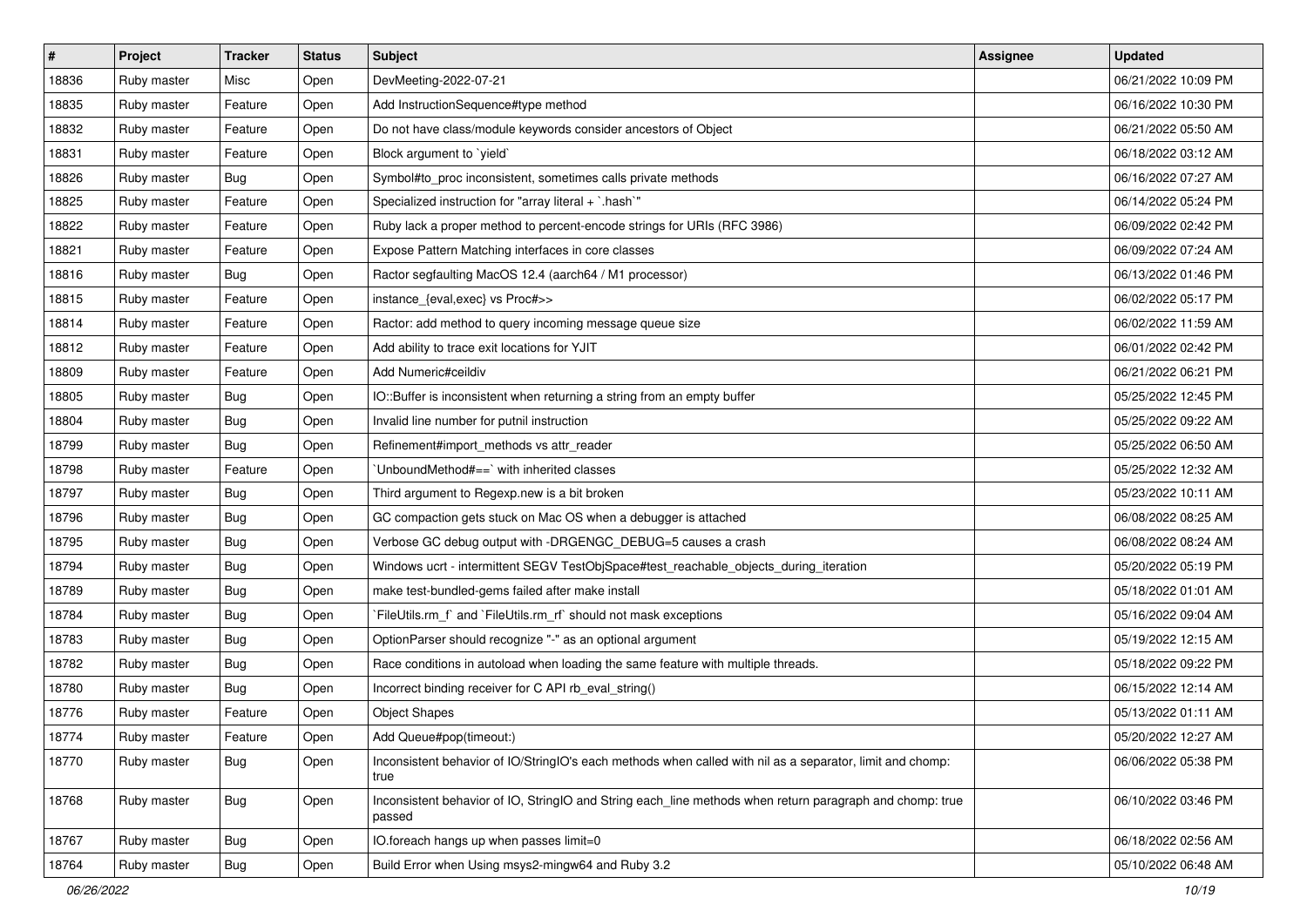| $\vert$ # | Project     | <b>Tracker</b> | <b>Status</b> | <b>Subject</b>                                                                                       | <b>Assignee</b> | <b>Updated</b>      |
|-----------|-------------|----------------|---------------|------------------------------------------------------------------------------------------------------|-----------------|---------------------|
| 18763     | Ruby master | <b>Bug</b>     | Open          | The configure option "--with-openssl-dir" has lower precedence than pkg-config                       |                 | 05/11/2022 11:39 AM |
| 18762     | Ruby master | Feature        | Open          | Add an Array#undigits that compliments Integer#digits                                                |                 | 05/03/2022 08:08 PM |
| 18760     | Ruby master | <b>Bug</b>     | Open          | Ractors vs "skynet" microbenchmark                                                                   |                 | 05/02/2022 11:36 PM |
| 18759     | Ruby master | <b>Bug</b>     | Open          | snapshot-ruby_2_7: test failure on macos-12                                                          |                 | 04/28/2022 12:18 AM |
| 18758     | Ruby master | Bug            | Open          | Ruby fails to build on M1 Mac when x86 Homebrew is installed                                         |                 | 04/28/2022 03:19 PM |
| 18757     | Ruby master | Feature        | Open          | Introduce %R percent literal for anchored regular expression patterns                                |                 | 04/27/2022 05:30 PM |
| 18751     | Ruby master | <b>Bug</b>     | Open          | Regression on master for Method#== when comparing public with private method                         |                 | 05/18/2022 01:27 AM |
| 18743     | Ruby master | Bug            | Open          | Enumerator#next / peek re-use each others stacktraces                                                |                 | 04/19/2022 02:42 PM |
| 18740     | Ruby master | <b>Bug</b>     | Open          | Use of rightward assignment changes line number needed for line-targeted TracePoint                  |                 | 04/27/2022 09:56 AM |
| 18738     | Ruby master | Bug            | Open          | IRB can't recognize heredoc after words                                                              |                 | 04/18/2022 12:00 AM |
| 18737     | Ruby master | <b>Bug</b>     | Open          | Windows 'require' is case independent                                                                |                 | 04/22/2022 06:18 PM |
| 18736     | Ruby master | Feature        | Open          | self-p for method chain                                                                              |                 | 04/15/2022 11:09 AM |
| 18733     | Ruby master | <b>Bug</b>     | Open          | Ruby GC problems cause performance issue with Ractor                                                 |                 | 04/15/2022 09:13 AM |
| 18731     | Ruby master | <b>Bug</b>     | Open          | Parallel test-all sometimes does not run at all some tests                                           |                 | 04/23/2022 12:58 PM |
| 18725     | Ruby master | Misc           | Open          | IO#write and IO#wait_writable block for write pipe if read pipe is closed in other thread on OpenBSD |                 | 04/13/2022 11:20 PM |
| 18690     | Ruby master | Feature        | Open          | Allow `Kernel#then` to take arguments                                                                |                 | 05/10/2022 06:16 PM |
| 18686     | Ruby master | Bug            | Open          | Regexp supporting unexpected age properties in Ruby < 3.2                                            |                 | 04/08/2022 06:52 PM |
| 18685     | Ruby master | Feature        | Open          | Enumerator.product: Cartesian product of enumerables                                                 |                 | 04/26/2022 07:02 AM |
| 18683     | Ruby master | Feature        | Open          | Allow to create hashes with a specific capacity.                                                     |                 | 04/22/2022 02:34 PM |
| 18678     | Ruby master | <b>Bug</b>     | Open          | Crash on Mac - vm_call0_cfunc_with_frame                                                             |                 | 05/26/2022 05:40 PM |
| 18675     | Ruby master | Feature        | Open          | Add new exception class for resolv timeouts                                                          |                 | 04/01/2022 11:22 PM |
| 18674     | Ruby master | Bug            | Open          | Build failure `make up` with WSL2                                                                    |                 | 04/01/2022 08:51 AM |
| 18668     | Ruby master | Feature        | Open          | Merge `io-nonblock` gems into core                                                                   |                 | 04/21/2022 10:02 AM |
| 18661     | Ruby master | Bug            | Open          | Net::HTTP behavior changed between 2.6 and 3.1 on windows.                                           |                 | 03/25/2022 01:57 PM |
| 18659     | Ruby master | Feature        | Open          | Create a Binding at the time of an exception and make it available to Rescue                         |                 | 03/25/2022 10:55 AM |
| 18657     | Ruby master | <b>Bug</b>     | Open          | IRB raises exception when stdout is a pipe                                                           |                 | 06/08/2022 03:34 PM |
| 18647     | Ruby master | Feature        | Open          | Non-recursive option for iseq-targeted Tracepoints in ruby 2.6+                                      |                 | 03/18/2022 09:41 AM |
| 18644     | Ruby master | Feature        | Open          | Coerce anything callable to a Proc                                                                   |                 | 06/18/2022 05:28 PM |
| 18642     | Ruby master | Feature        | Open          | Named ripper fields                                                                                  |                 | 05/12/2022 01:37 PM |
| 18640     | Ruby master | Feature        | Open          | default empty string argument for `String#sub` and `String#sub!`, e.g. `"hello".sub("I")`            |                 | 03/19/2022 02:33 AM |
| 18630     | Ruby master | Feature        | Open          | Introduce general `IO#timeout` and `IO#timeout=`for all (non-)blocking operations.                   |                 | 04/21/2022 09:36 AM |
| 18622     | Ruby master | <b>Bug</b>     | Open          | const_get still looks in Object, while lexical constant lookup no longer does                        |                 | 04/22/2022 11:26 AM |
| 18617     | Ruby master | Feature        | Open          | Allow multiples keys in Hash#[] acting like Hash#dig                                                 |                 | 03/10/2022 01:36 PM |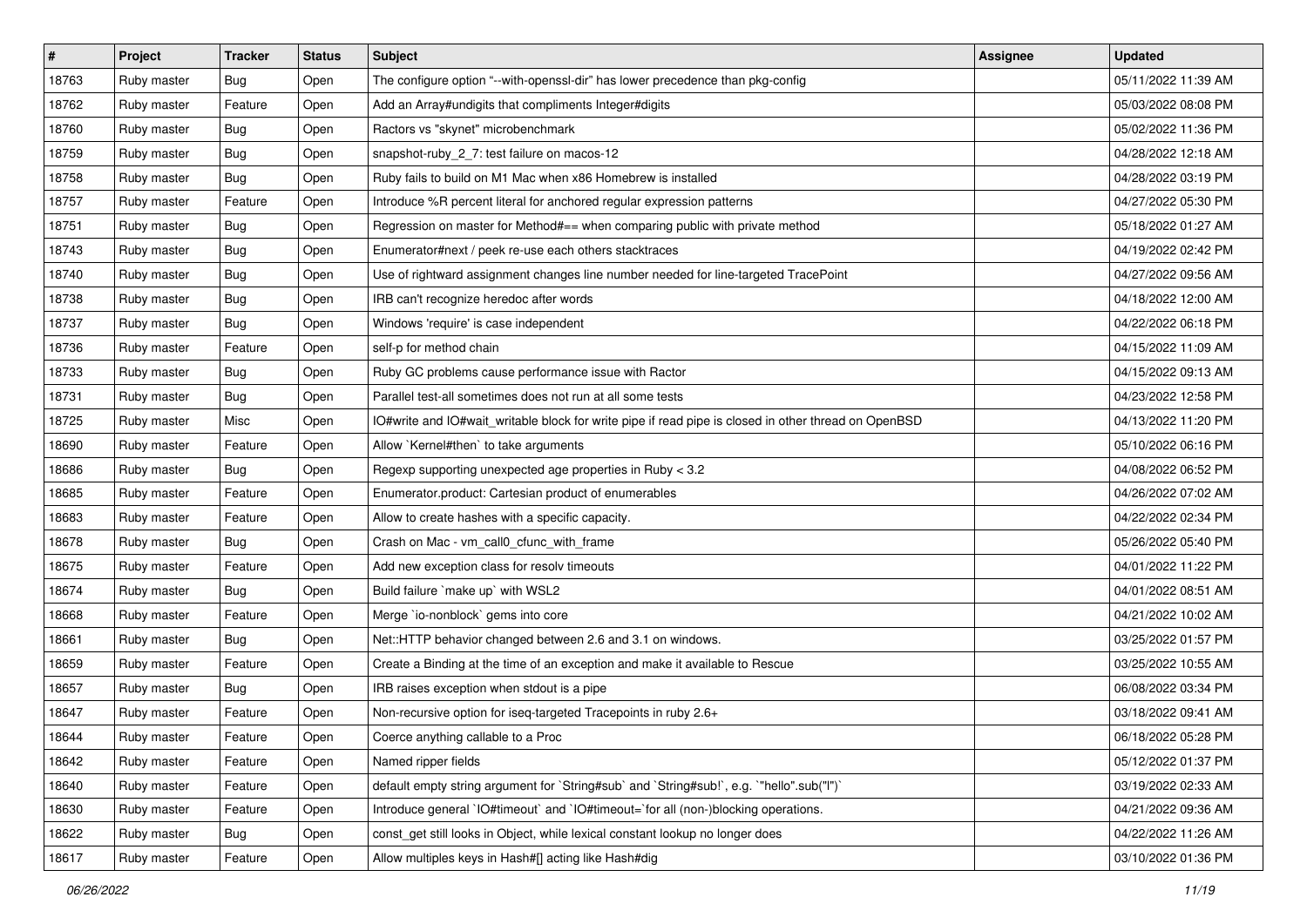| #     | Project     | <b>Tracker</b> | <b>Status</b> | Subject                                                                                                     | <b>Assignee</b> | <b>Updated</b>      |
|-------|-------------|----------------|---------------|-------------------------------------------------------------------------------------------------------------|-----------------|---------------------|
| 18616 | Ruby master | Bug            | Open          | Error with clang(1) on MacOS due to _declspec()                                                             |                 | 03/09/2022 10:50 AM |
| 18608 | Ruby master | Bug            | Open          | `require': cannot load such file -- ripper (LoadError) after `make distclean`                               |                 | 05/27/2022 04:10 AM |
| 18605 | Ruby master | <b>Bug</b>     | Open          | Fails to run on (newer) 32bit Windows with ucrt                                                             |                 | 04/01/2022 07:52 AM |
| 18603 | Ruby master | Feature        | Open          | Allow syntax like obj.method(arg)=value                                                                     |                 | 02/27/2022 05:04 PM |
| 18597 | Ruby master | Feature        | Open          | Strings need a named method like 'dup' that doesn't duplicate if receiver is mutable                        |                 | 02/26/2022 11:56 PM |
| 18594 | Ruby master | Feature        | Open          | Add a #to_h method on URI::Generic                                                                          |                 | 03/31/2022 01:18 PM |
| 18593 | Ruby master | Feature        | Open          | Add back URI.escape                                                                                         |                 | 02/18/2022 07:45 PM |
| 18587 | Ruby master | Misc           | Open          | What was the reason behind Ruby choosing SipHash for Hash?                                                  |                 | 02/17/2022 12:02 AM |
| 18583 | Ruby master | Feature        | Open          | Pattern-matching: API for custom unpacking strategies?                                                      |                 | 03/17/2022 01:10 PM |
| 18580 | Ruby master | Bug            | Open          | Range#include? inconsistency for beginless String ranges                                                    |                 | 03/09/2022 10:22 PM |
| 18576 | Ruby master | Feature        | Open          | Rename `ASCII-8BIT` encoding to `BINARY`                                                                    |                 | 03/17/2022 03:06 PM |
| 18573 | Ruby master | Feature        | Open          | Object#pack1                                                                                                |                 | 02/08/2022 08:51 AM |
| 18568 | Ruby master | Feature        | Open          | Explore lazy RubyGems boot to reduce need for --disable-gems                                                |                 | 02/17/2022 07:15 AM |
| 18559 | Ruby master | Feature        | Open          | Allocation tracing: Objects created by the parser are attributed to Kernel.require                          |                 | 01/31/2022 12:14 PM |
| 18554 | Ruby master | Feature        | Open          | Move unicode_normalize to a default gem                                                                     |                 | 01/31/2022 05:51 PM |
| 18551 | Ruby master | Feature        | Open          | Make Range#reverse_each to raise an exception if endless                                                    |                 | 01/28/2022 11:13 PM |
| 18518 | Ruby master | Bug            | Open          | NoMemoryError + [FATAL] failed to allocate memory for twice 1 << large                                      |                 | 01/28/2022 01:40 PM |
| 18515 | Ruby master | Feature        | Open          | Add Range#reverse_each implementation for performance                                                       |                 | 01/31/2022 02:23 AM |
| 18510 | Ruby master | <b>Bug</b>     | Open          | Unexpected waiting for console when starting ruby on windows                                                |                 | 01/23/2022 02:53 PM |
| 18507 | Ruby master | <b>Bug</b>     | Open          | Incorrect target_os detection in configure script                                                           |                 | 01/25/2022 08:57 AM |
| 18506 | Ruby master | Bug            | Open          | make and make install rebuild items every time unnecessarily - sometimes causing races in parallel installs |                 | 01/21/2022 01:46 PM |
| 18498 | Ruby master | Feature        | Open          | Introduce a public WeakKeysMap that compares by equality                                                    |                 | 02/20/2022 04:06 PM |
| 18494 | Ruby master | Feature        | Open          | [RFC] ENV["RUBY_GC_"]= changes GC parameters dynamically                                                    |                 | 01/17/2022 11:15 PM |
| 18492 | Ruby master | Bug            | Open          | `rb_rescue2` inside `rb_protect` segfaults on Windows                                                       |                 | 01/14/2022 03:17 PM |
| 18478 | Ruby master | Feature        | Open          | Module#constant_pairs                                                                                       |                 | 01/11/2022 07:55 PM |
| 18477 | Ruby master | Feature        | Open          | Float#sqrt and Integer#sqrt                                                                                 |                 | 01/11/2022 07:34 PM |
| 18476 | Ruby master | Bug            | Open          | Call to require stuck forever after receiving EAGAIN on writev when running with zeus                       |                 | 02/28/2022 02:55 PM |
| 18473 | Ruby master | <b>Bug</b>     | Open          | Raw data in Socket:: Option#inspect on Amazon Linux 2                                                       |                 | 01/11/2022 02:13 PM |
| 18472 | Ruby master | Bug            | Open          | rb_w32_map_errno is not found on Ruby-3.1.0                                                                 |                 | 01/13/2022 09:59 AM |
| 18463 | Ruby master | Feature        | Open          | Random number generation with xoshiro                                                                       |                 | 02/13/2022 09:12 AM |
| 18462 | Ruby master | Feature        | Open          | Proposal to merge WASI based WebAssembly support                                                            |                 | 03/24/2022 03:05 AM |
| 18457 | Ruby master | <b>Bug</b>     | Open          | ruby 2.7.5 fiddle/types.rb use uint32 t but fiddle/cparser.rb lacks uint32 t                                |                 | 01/03/2022 01:00 PM |
| 18456 | Ruby master | Bug            | Open          | rdoc non-determinism: module includes can be added once or twice to generated .ri                           |                 | 01/01/2022 11:16 PM |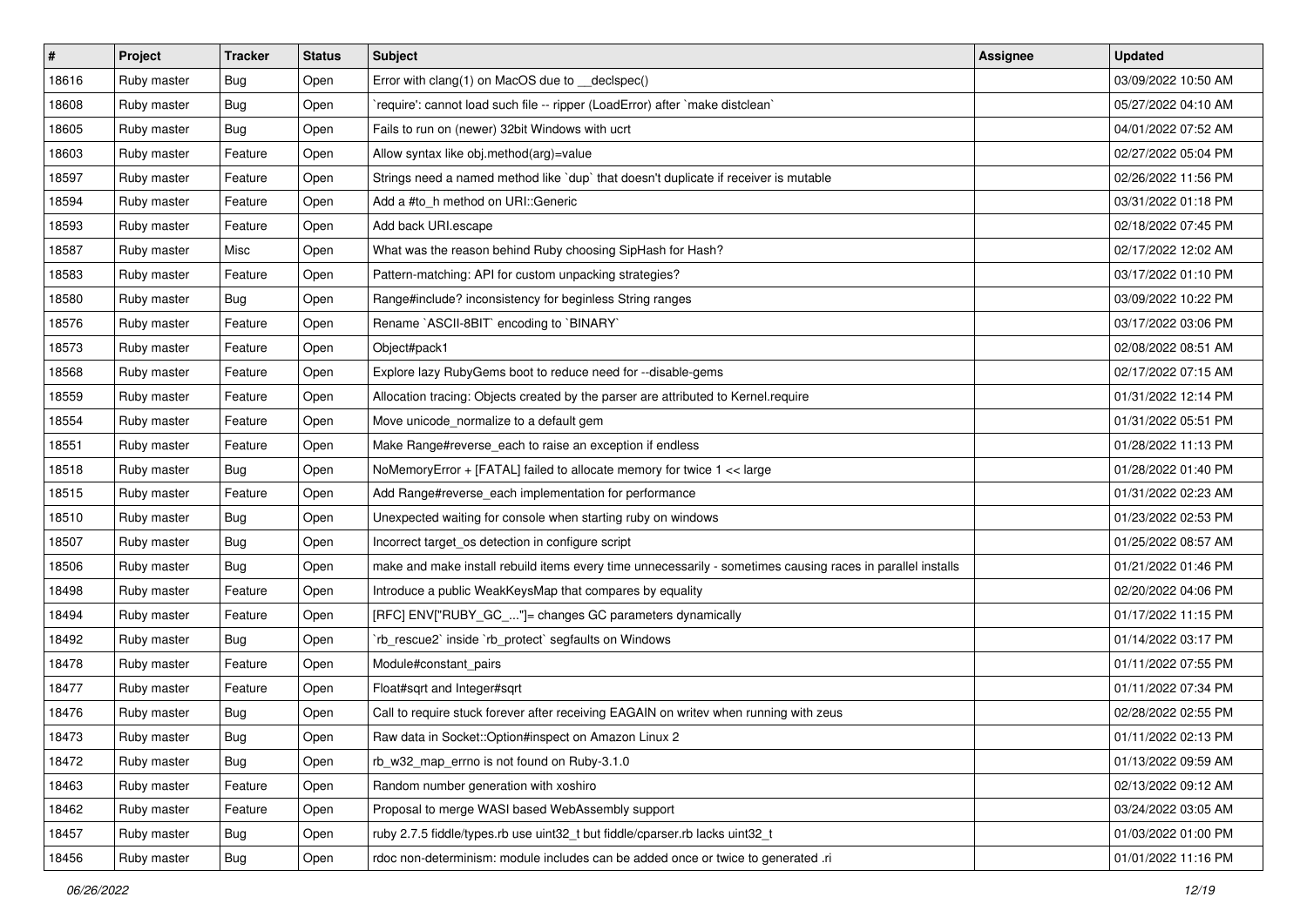| $\sharp$ | Project     | <b>Tracker</b> | <b>Status</b> | Subject                                                                                                 | <b>Assignee</b> | <b>Updated</b>      |
|----------|-------------|----------------|---------------|---------------------------------------------------------------------------------------------------------|-----------------|---------------------|
| 18455    | Ruby master | <b>Bug</b>     | Open          | IO#close` has poor performance and difficult to understand semantics.                                   |                 | 04/04/2022 02:02 AM |
| 18454    | Ruby master | <b>Bug</b>     | Open          | YJIT slowing down key Discourse benchmarks                                                              |                 | 01/04/2022 08:45 AM |
| 18444    | Ruby master | <b>Bug</b>     | Open          | Trapped TSTP causes a locking deadlock in 3.0.3 onward                                                  |                 | 05/26/2022 10:29 PM |
| 18440    | Ruby master | Feature        | Open          | YJIT is enabled if any YJIT tuning options are set                                                      |                 | 12/30/2021 08:17 PM |
| 18438    | Ruby master | Feature        | Open          | Add `Exception#additional_message` to show additional error information                                 |                 | 02/07/2022 02:55 AM |
| 18435    | Ruby master | <b>Bug</b>     | Open          | Calling `protected` on ancestor method changes result of `instance_methods(false)`                      |                 | 06/09/2022 10:23 AM |
| 18429    | Ruby master | <b>Bug</b>     | Open          | Configure ruby-3.0.3 on Solaris 10 Unknown keyword 'URL' in './ruby.tmp.pc'                             |                 | 01/18/2022 09:15 PM |
| 18423    | Ruby master | Feature        | Open          | Installing stable versions like 3.0.3 from source generates fatal error by make                         |                 | 12/23/2021 11:44 PM |
| 18420    | Ruby master | Misc           | Open          | Question about how to handle IO.pipe reader and writer when forking                                     |                 | 12/22/2021 12:04 AM |
| 18418    | Ruby master | Feature        | Open          | Add Net::HTTP#security_level=                                                                           |                 | 12/19/2021 11:58 AM |
| 18413    | Ruby master | <b>Bug</b>     | Open          | Segfault in `ripper/lexer.rb`                                                                           |                 | 12/17/2021 04:49 PM |
| 18412    | Ruby master | <b>Bug</b>     | Open          | Segfault in test_ractor.rb                                                                              |                 | 12/17/2021 04:23 AM |
| 18411    | Ruby master | Feature        | Open          | Introduce `Fiber.blocking` for disabling scheduler.                                                     |                 | 12/23/2021 05:10 PM |
| 18410    | Ruby master | Feature        | Open          | Proposal to make inspect include underscores on numerics                                                |                 | 12/16/2021 09:07 AM |
| 18404    | Ruby master | Misc           | Open          | 3.1 documentation problems tracking ticket                                                              |                 | 12/24/2021 03:59 PM |
| 18402    | Ruby master | Feature        | Open          | Argument Labels                                                                                         |                 | 01/31/2022 06:14 PM |
| 18401    | Ruby master | Feature        | Open          | Rework `require_relative` to add the "current path" on `\$LOAD_PATH`                                    |                 | 12/09/2021 05:41 PM |
| 18396    | Ruby master | Bug            | Open          | An unexpected "hash value omission" syntax error when without parentheses call expr follows             |                 | 03/29/2022 09:58 PM |
| 18395    | Ruby master | Feature        | Open          | Introduce Array#subtract! for performance                                                               |                 | 12/08/2021 04:42 PM |
| 18393    | Ruby master | <b>Bug</b>     | Open          | TestReadline#test_interrupt_in_other_thread fails on armv7hl                                            |                 | 12/07/2021 02:03 PM |
| 18384    | Ruby master | Feature        | Open          | Pattern Match Object                                                                                    |                 | 05/07/2022 06:01 PM |
| 18380    | Ruby master | <b>Bug</b>     | Open          | TestAddressResolve#test_socket_getnameinfo_domain_blocking test failures                                |                 | 12/21/2021 04:22 PM |
| 18379    | Ruby master | <b>Bug</b>     | Open          | [CI] Windows mingw/ucrt - test-all timeout failures                                                     |                 | 12/02/2021 02:23 AM |
| 18376    | Ruby master | Feature        | Open          | Version comparison API                                                                                  |                 | 12/30/2021 10:33 AM |
| 18369    | Ruby master | Feature        | Open          | users.detect(:name, "Dorian") as shorthand for users.detect {  user  user.name == "Dorian" }            |                 | 12/03/2021 02:23 PM |
| 18368    | Ruby master | Feature        | Open          | Range#step semantics for non-Numeric ranges                                                             |                 | 02/02/2022 03:42 PM |
| 18360    | Ruby master | Feature        | Open          | PrettyPrint enhancements                                                                                |                 | 11/24/2021 12:15 AM |
| 18359    | Ruby master | Bug            | Open          | [Windows MinGW] warning Please include winsock2.h before windows.h                                      |                 | 11/23/2021 05:07 PM |
| 18357    | Ruby master | Feature        | Open          | Proposal: stop raising when block passed to IO#each * closes the IO                                     |                 | 11/22/2021 09:03 PM |
| 18352    | Ruby master | Misc           | Open          | What is the Hash#grep expected?                                                                         |                 | 11/28/2021 10:39 PM |
| 18338    | Ruby master | <b>Bug</b>     | Open          | Encoding.default_external = Encoding::UTF_16BE may add a wrongly-encoded string to<br>\$LOADED_FEATURES |                 | 11/15/2021 07:32 AM |
| 18334    | Ruby master | Feature        | Open          | ENV#to h returns a new Hash object but Hash#to h does not, which can cause inconsistencies              |                 | 11/17/2021 05:46 PM |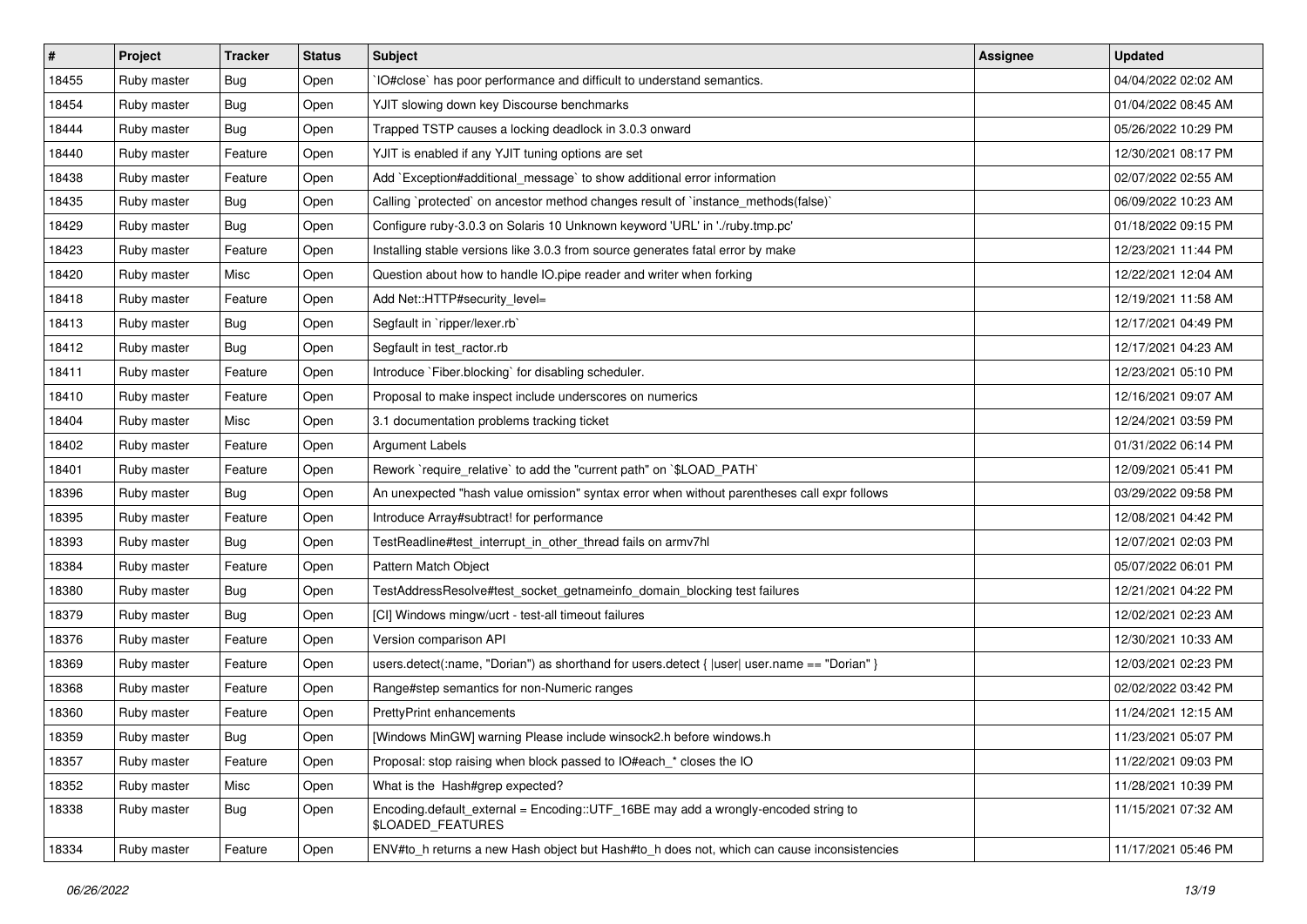| $\vert$ # | Project     | <b>Tracker</b> | <b>Status</b> | <b>Subject</b>                                                                                                                                                        | <b>Assignee</b> | <b>Updated</b>      |
|-----------|-------------|----------------|---------------|-----------------------------------------------------------------------------------------------------------------------------------------------------------------------|-----------------|---------------------|
| 18332     | Ruby master | Feature        | Open          | a ? b                                                                                                                                                                 |                 | 12/29/2021 04:38 AM |
| 18331     | Ruby master | Feature        | Open          | Kernel.#Time                                                                                                                                                          |                 | 11/13/2021 12:41 PM |
| 18296     | Ruby master | Feature        | Open          | Custom exception formatting should override `Exception#full_message`.                                                                                                 |                 | 12/15/2021 08:49 PM |
| 18291     | Ruby master | Feature        | Open          | When use $=$ with named group, if regex is on the right side, variable not defined.                                                                                   |                 | 11/06/2021 12:36 PM |
| 18286     | Ruby master | Bug            | Open          | Universal arm64/x86_84 binary built on an x86_64 machine segfaults/is killed on arm64                                                                                 |                 | 05/26/2022 09:45 PM |
| 18285     | Ruby master | Feature        | Open          | NoMethodError#message uses a lot of CPU/is really expensive to call                                                                                                   |                 | 01/30/2022 12:45 PM |
| 18281     | Ruby master | Bug            | Open          | Ruby 3.1.0: gem uninstall -alx fails to uninstall debug                                                                                                               |                 | 06/16/2022 01:08 AM |
| 18269     | Ruby master | Bug            | Open          | trace opt not and trace opt regexpmatch2 insns are indistinguishable                                                                                                  |                 | 11/12/2021 07:44 AM |
| 18265     | Ruby master | Feature        | Open          | Self-contained one-binary feature which discuss on ruby kaigi 2021 day 2, $\Box$ Ruby Committers vs the World /<br>CRuby Committers <sup>[]</sup>                     |                 | 10/24/2021 04:11 PM |
| 18262     | Ruby master | Feature        | Open          | Enumerator::Lazy#partition                                                                                                                                            |                 | 11/20/2021 10:17 AM |
| 18259     | Ruby master | Feature        | Open          | Support quarter spec %q in Time#strftime                                                                                                                              |                 | 10/21/2021 12:15 PM |
| 18257     | Ruby master | <b>Bug</b>     | Open          | rb_mRubyVMFrozenCore is broken by GC run                                                                                                                              |                 | 02/10/2022 12:36 PM |
| 18256     | Ruby master | Feature        | Open          | Change the canonical name of Thread::Mutex, Thread::Queue, Thread::SizedQueue and<br>Thread::ConditionVariable to just Mutex, Queue, SizedQueue and ConditionVariable |                 | 10/20/2021 10:59 PM |
| 18255     | Ruby master | Bug            | Open          | ioctl zeroes the last buffer byte                                                                                                                                     |                 | 10/25/2021 08:13 AM |
| 18248     | Ruby master | Misc           | Open          | Add Feature Triaging Guide                                                                                                                                            |                 | 10/12/2021 03:21 PM |
| 18247     | Ruby master | Bug            | Open          | weird results for `Array#slice` or `Array#[]` with argument of type `Enumerator::ArithmeticSequence`                                                                  |                 | 03/30/2022 11:05 PM |
| 18242     | Ruby master | Feature        | Open          | Parser makes multiple assignment sad in confusing way                                                                                                                 |                 | 10/09/2021 07:58 AM |
| 18228     | Ruby master | Feature        | Open          | Add a 'timeout' option to 'IO.copy_stream'                                                                                                                            |                 | 10/01/2021 05:10 AM |
| 18186     | Ruby master | Bug            | Open          | SEGV with system command - MinGW?                                                                                                                                     |                 | 09/22/2021 03:20 PM |
| 18181     | Ruby master | Feature        | Open          | Introduce Enumerable#min with value, max with value, and minmax with value                                                                                            |                 | 01/25/2022 07:33 AM |
| 18179     | Ruby master | Feature        | Open          | Add Math methods to Numeric                                                                                                                                           |                 | 03/24/2022 02:54 PM |
| 18168     | Ruby master | Feature        | Open          | Add ActiveSupport deep transform values to Ruby                                                                                                                       |                 | 09/15/2021 05:29 AM |
| 18162     | Ruby master | Feature        | Open          | Shorthand method Proc#isolate to create isolated proc objects                                                                                                         |                 | 09/13/2021 02:33 AM |
| 18152     | Ruby master | Bug            | Open          | Fix theoretical bug with signals + qsort                                                                                                                              |                 | 09/08/2021 03:38 PM |
| 18151     | Ruby master | Feature        | Open          | Incorrect Resolv result when DNS server is unreachable                                                                                                                |                 | 09/18/2021 12:22 AM |
| 18150     | Ruby master | Misc           | Open          | Proposal: Deprecate leading zero syntax to declare octals, since it's extremely confusing (and Python 3<br>removed it too)                                            |                 | 09/04/2021 03:21 AM |
| 18146     | Ruby master | Feature        | Open          | Add 'delete_prefix' and 'delete_suffix' to 'Pathname'                                                                                                                 |                 | 09/03/2021 04:59 AM |
| 18144     | Ruby master | <b>Bug</b>     | Open          | Timeout not working while regular expression match is running                                                                                                         |                 | 09/02/2021 07:08 AM |
| 18137     | Ruby master | Feature        | Open          | A new method to check Proc is isolated or not                                                                                                                         |                 | 10/27/2021 07:30 AM |
| 18136     | Ruby master | Feature        | Open          | take_while_after                                                                                                                                                      |                 | 01/28/2022 06:23 AM |
| 18135     | Ruby master | Feature        | Open          | Introduce Enumerable#detect_only                                                                                                                                      |                 | 09/02/2021 05:44 PM |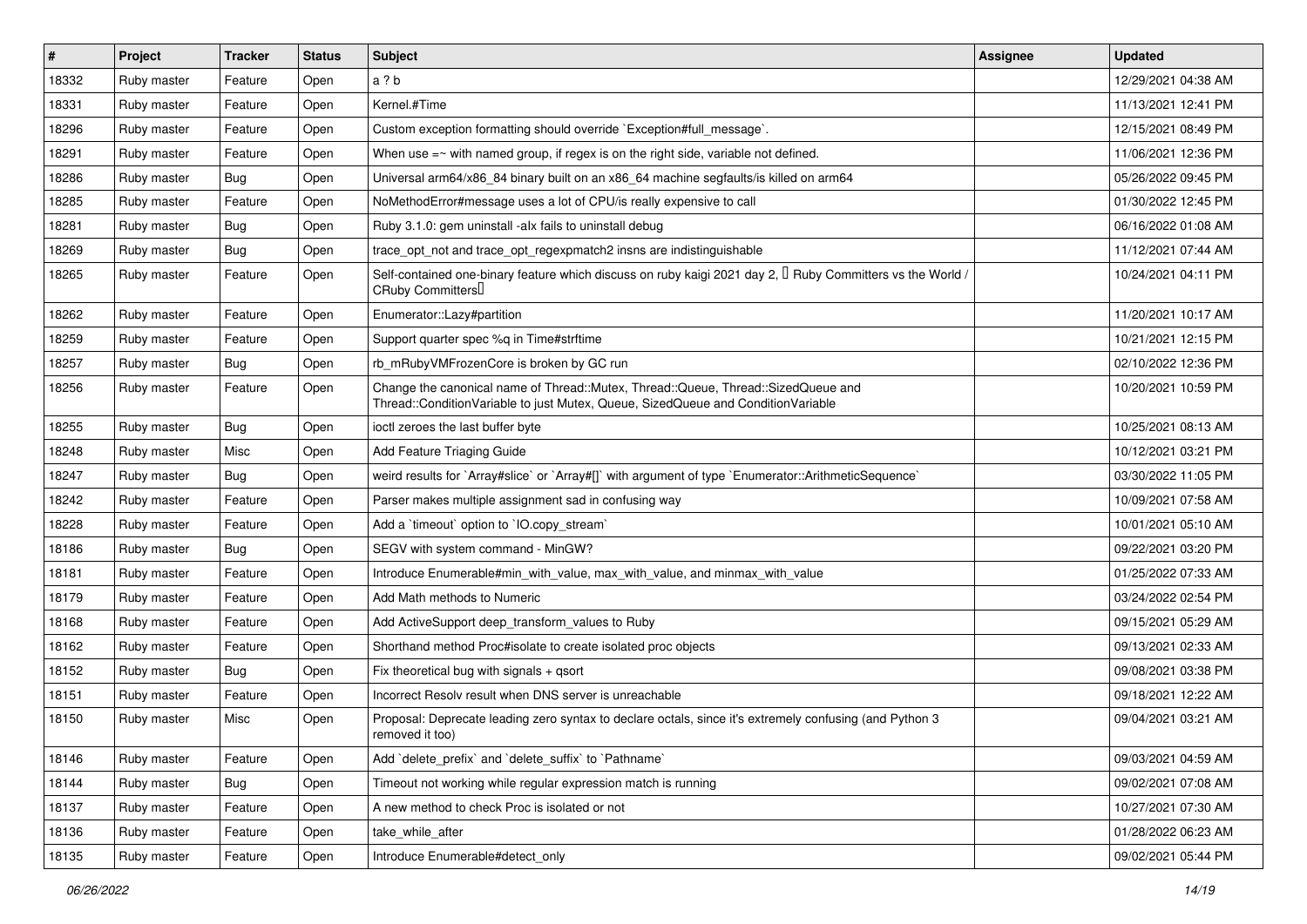| $\#$  | Project     | <b>Tracker</b> | <b>Status</b> | Subject                                                                                                                                     | <b>Assignee</b> | <b>Updated</b>      |
|-------|-------------|----------------|---------------|---------------------------------------------------------------------------------------------------------------------------------------------|-----------------|---------------------|
| 18132 | Ruby master | Bug            | Open          | TODO: fix ccan/list thread safety                                                                                                           |                 | 01/02/2022 08:22 AM |
| 18131 | Ruby master | Bug            | Open          | addr2line.c: Some inlined functions mistakenly shown                                                                                        |                 | 08/24/2021 07:59 PM |
| 18129 | Ruby master | Bug            | Open          | Ractor-incompatible global variables can be accessed through alias                                                                          |                 | 08/23/2021 10:08 PM |
| 18127 | Ruby master | Feature        | Open          | Ractor-local version of Singleton                                                                                                           |                 | 11/09/2021 02:45 PM |
| 18083 | Ruby master | Feature        | Open          | Capture error in ensure block.                                                                                                              |                 | 10/21/2021 01:00 PM |
| 18082 | Ruby master | Misc           | Open          | FileUtils.remove_entry_secure has inconsistent document                                                                                     |                 | 08/17/2021 04:26 PM |
| 18080 | Ruby master | Bug            | Open          | Syntax error on one-line pattern matching                                                                                                   |                 | 08/18/2021 12:38 AM |
| 18073 | Ruby master | Bug            | Open          | test/ruby/test_jit.rb: "error: invalid use of '__builtin_va_arg_pack ()" on Ruby 2.7.4 on gcc 4.8.5                                         |                 | 12/03/2021 03:04 PM |
| 18070 | Ruby master | Feature        | Open          | `attr` should be removed                                                                                                                    |                 | 08/09/2021 05:51 PM |
| 18069 | Ruby master | Feature        | Open          | 'instance_exec' is just ignored when the block is originally a method                                                                       |                 | 08/10/2021 05:33 AM |
| 18063 | Ruby master | Feature        | Open          | io uring implementation                                                                                                                     |                 | 08/05/2021 10:02 AM |
| 18061 | Ruby master | Bug            | Open          | Execshield test: libruby.so.N.N.N: FAIL: property-note test because no .note.gnu.property section found                                     |                 | 06/22/2022 07:58 AM |
| 18057 | Ruby master | Feature        | Open          | Introduce Array#mean                                                                                                                        |                 | 08/02/2021 02:16 PM |
| 18055 | Ruby master | Feature        | Open          | Introduce                                                                                                                                   |                 | 07/30/2021 09:30 AM |
| 18035 | Ruby master | Feature        | Open          | Introduce general model/semantic for immutable by default.                                                                                  |                 | 11/09/2021 04:47 PM |
| 18033 | Ruby master | Feature        | Open          | Time.new to parse a string                                                                                                                  |                 | 12/07/2021 02:15 PM |
| 18013 | Ruby master | Bug            | Open          | Unexpected results when mxiing negated character classes and case-folding                                                                   |                 | 06/29/2021 12:05 PM |
| 18012 | Ruby master | Bug            | Open          | Case-insensitive character classes can only match multiple code points when top-level character class is not<br>negated                     |                 | 06/29/2021 08:35 AM |
| 18010 | Ruby master | Bug            | Open          | Character class with single character gets case-folded with following string                                                                |                 | 06/28/2021 09:30 AM |
| 18009 | Ruby master | Bug            | Open          | Regexps \w and \W with /i option and /u option produce inconsistent results under nested negation and<br>intersection                       |                 | 06/28/2021 09:09 AM |
| 18005 | Ruby master | Feature        | Open          | Enable non-blocking 'binding.irb'.                                                                                                          |                 | 06/24/2021 07:20 PM |
| 18004 | Ruby master | Feature        | Open          | Add Async to the stdlib                                                                                                                     |                 | 11/26/2021 06:01 AM |
| 17999 | Ruby master | Bug            | Open          | TestMethod#test_zsuper intermittent timeout error on raspbian10-aarch64 CI                                                                  |                 | 06/18/2021 01:33 AM |
| 17994 | Ruby master | Feature        | Open          | Clarify `IO.read` behavior and add `File.read` method                                                                                       |                 | 07/16/2021 03:04 AM |
| 17990 | Ruby master | Bug            | Open          | Inconsistent behavior of Regexp quantifiers over characters with complex case foldings                                                      |                 | 06/15/2021 11:59 AM |
| 17989 | Ruby master | <b>Bug</b>     | Open          | Case insensitive Regexps do not handle characters with overlapping case foldings                                                            |                 | 06/15/2021 11:43 AM |
| 17950 | Ruby master | Feature        | Open          | Unable to pattern-match against a String key                                                                                                |                 | 06/15/2021 11:42 AM |
| 17944 | Ruby master | Feature        | Open          | Remove Socket.gethostbyaddr and Socket.gethostbyname                                                                                        |                 | 06/10/2021 08:26 AM |
| 17942 | Ruby master | Feature        | Open          | Add a `initialize(public @a, private @b)` shortcut syntax for defining public/private accessors for instance<br>vars as part of constructor |                 | 12/13/2021 12:43 AM |
| 17938 | Ruby master | Feature        | Open          | Keyword alternative for boolean positional arguments                                                                                        |                 | 07/15/2021 06:46 AM |
| 17931 | Ruby master | Bug            | Open          | Compile fails setup option nodynamic                                                                                                        |                 | 07/07/2021 08:51 AM |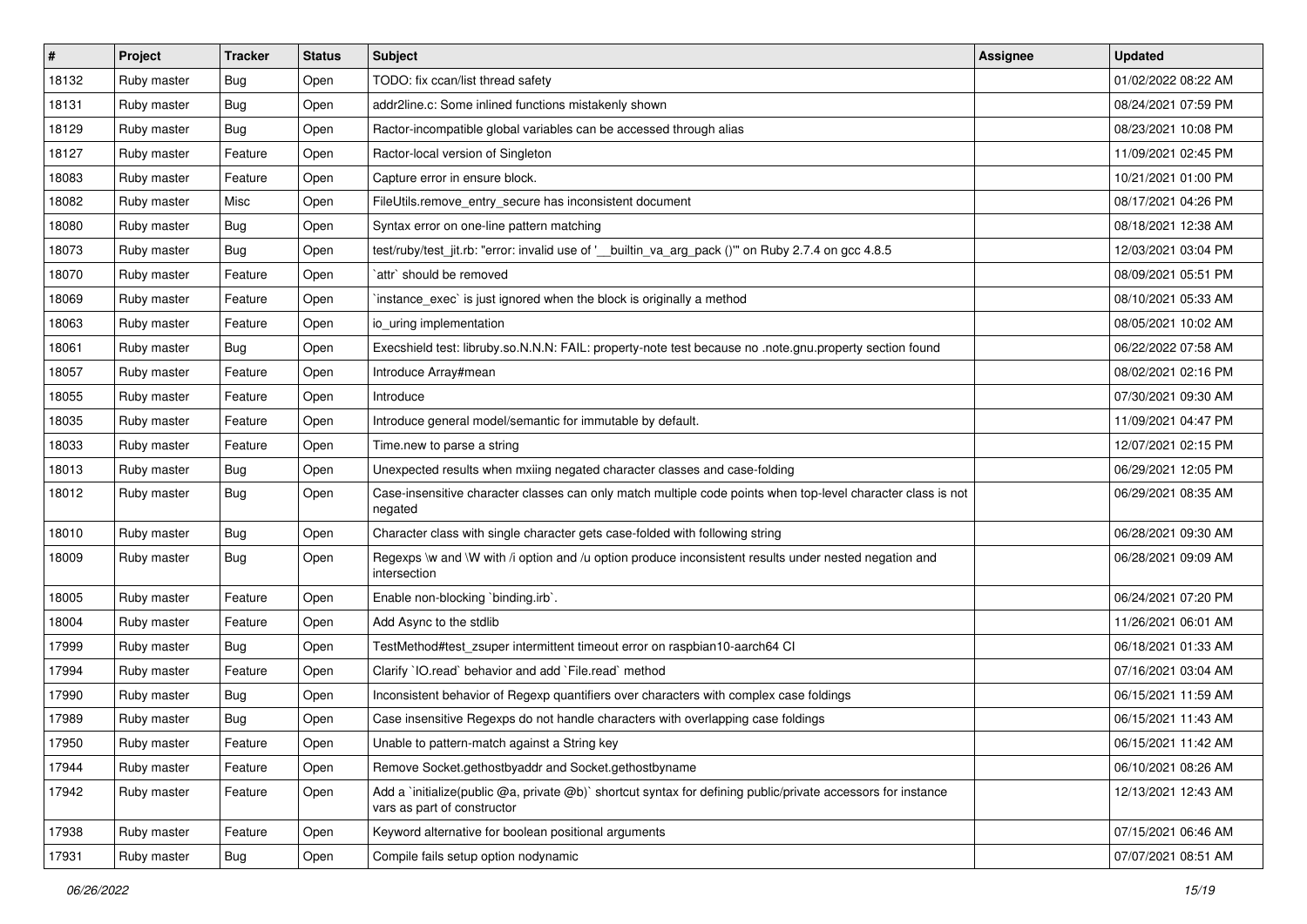| $\#$  | Project     | <b>Tracker</b> | <b>Status</b> | Subject                                                                                                                    | <b>Assignee</b> | <b>Updated</b>      |
|-------|-------------|----------------|---------------|----------------------------------------------------------------------------------------------------------------------------|-----------------|---------------------|
| 17926 | Ruby master | Bug            | Open          | spec/ruby/core/file/atime_spec.rb: a random failing test on Travis ppc64le                                                 |                 | 06/02/2021 04:35 PM |
| 17925 | Ruby master | Bug            | Open          | Pattern matching syntax using semicolon one-line                                                                           |                 | 06/04/2021 03:08 PM |
| 17924 | Ruby master | Feature        | Open          | Range#infinite?                                                                                                            |                 | 07/08/2021 11:58 PM |
| 17878 | Ruby master | Bug            | Open          | bootstraptest/test_ractor.rb:224 a random failing test with "The outgoing-port is already closed<br>(Ractor::ClosedError)" |                 | 09/13/2021 01:10 PM |
| 17859 | Ruby master | Feature        | Open          | Start IRB when running just 'ruby'                                                                                         |                 | 05/14/2021 07:54 AM |
| 17856 | Ruby master | Feature        | Open          | ary.member? is slower than ary.include?                                                                                    |                 | 05/11/2021 10:12 AM |
| 17851 | Ruby master | Feature        | Open          | ruby extension for memoryview                                                                                              |                 | 05/05/2021 03:15 PM |
| 17844 | Ruby master | Feature        | Open          | Support list of methods to test with respond_to?                                                                           |                 | 05/06/2021 07:00 PM |
| 17834 | Ruby master | Feature        | Open          | Add a Bytes and BytesArray class that implement memoryview                                                                 |                 | 05/06/2021 02:22 PM |
| 17833 | Ruby master | Feature        | Open          | add IO.readinto(b) where b is a bytes like object that is you can get a memoryview from                                    |                 | 06/30/2021 02:36 PM |
| 17829 | Ruby master | Misc           | Open          | Clang/LLVM correctness of x64-mingw32 build (`shorten-64-to-32` warnings)                                                  |                 | 04/26/2021 04:23 PM |
| 17825 | Ruby master | Feature        | Open          | Uniformize Float::INFINITY and Date::infinity.new                                                                          |                 | 05/04/2021 01:43 AM |
| 17817 | Ruby master | Bug            | Open          | --jit outputs ./tmp/_ruby_mjit_*.h: No such file or directory on with TMP                                                  |                 | 04/22/2021 11:57 AM |
| 17815 | Ruby master | Misc           | Open          | Snapcraft Ruby plugin                                                                                                      |                 | 04/20/2021 07:59 PM |
| 17808 | Ruby master | Feature        | Open          | Feature Request: JS like splat of Object properties as named method parameters                                             |                 | 04/17/2021 11:43 PM |
| 17799 | Ruby master | Bug            | Open          | Seg fault in rb_class_clear_method_cache                                                                                   |                 | 12/09/2021 05:39 AM |
| 17797 | Ruby master | Feature        | Open          | MIPS support for addr2line.c                                                                                               |                 | 04/13/2021 03:49 AM |
| 17792 | Ruby master | <b>Bug</b>     | Open          | make notes and make test fail with Ruby3.0.1p64 RaspberryPI 4B Ubuntu 20.10 ARM64                                          |                 | 05/23/2021 08:23 PM |
| 17790 | Ruby master | Feature        | Open          | Have a way to clear a String without resetting its capacity                                                                |                 | 04/21/2021 11:27 PM |
| 17786 | Ruby master | Feature        | Open          | Proposal: new "ends" keyword                                                                                               |                 | 04/11/2021 01:40 AM |
| 17774 | Ruby master | Bug            | Open          | Quantified empty group causes regex to fail                                                                                |                 | 10/13/2021 04:43 PM |
| 17773 | Ruby master | Feature        | Open          | Alias `Numeric#zero?` and `Float#zero?` as `Numeric#empty?` and `Float#empty?`                                             |                 | 04/02/2021 03:39 PM |
| 17771 | Ruby master | Feature        | Open          | String#start_with? should not construct MatchData or set \$~                                                               |                 | 04/02/2021 02:49 PM |
| 17758 | Ruby master | Feature        | Open          | Provide Hash#count for performance improvement                                                                             |                 | 03/28/2021 06:39 PM |
| 17753 | Ruby master | Feature        | Open          | Add Module#namespace                                                                                                       |                 | 04/17/2021 08:04 AM |
| 17749 | Ruby master | Feature        | Open          | Const source location without name                                                                                         |                 | 04/17/2021 07:38 AM |
| 17743 | Ruby master | Feature        | Open          | Show argument types in backtrace                                                                                           |                 | 03/25/2021 06:39 PM |
| 17741 | Ruby master | Feature        | Open          | Ruby links to `objc` for convenience - this should be moved into a native ext                                              |                 | 03/23/2021 01:24 AM |
| 17722 | Ruby master | Bug            | Open          | define_method with shareable results in "defined in a different Ractor"                                                    |                 | 08/24/2021 12:03 PM |
| 17718 | Ruby master | Feature        | Open          | a method paramaters object that can be pattern matched against                                                             |                 | 03/24/2021 01:29 PM |
| 17683 | Ruby master | Misc           | Open          | Current status of beginless range (experimental or not)                                                                    |                 | 06/05/2021 07:22 AM |
| 17682 | Ruby master | Feature        | Open          | String#casecmp performance improvement                                                                                     |                 | 03/24/2021 02:29 PM |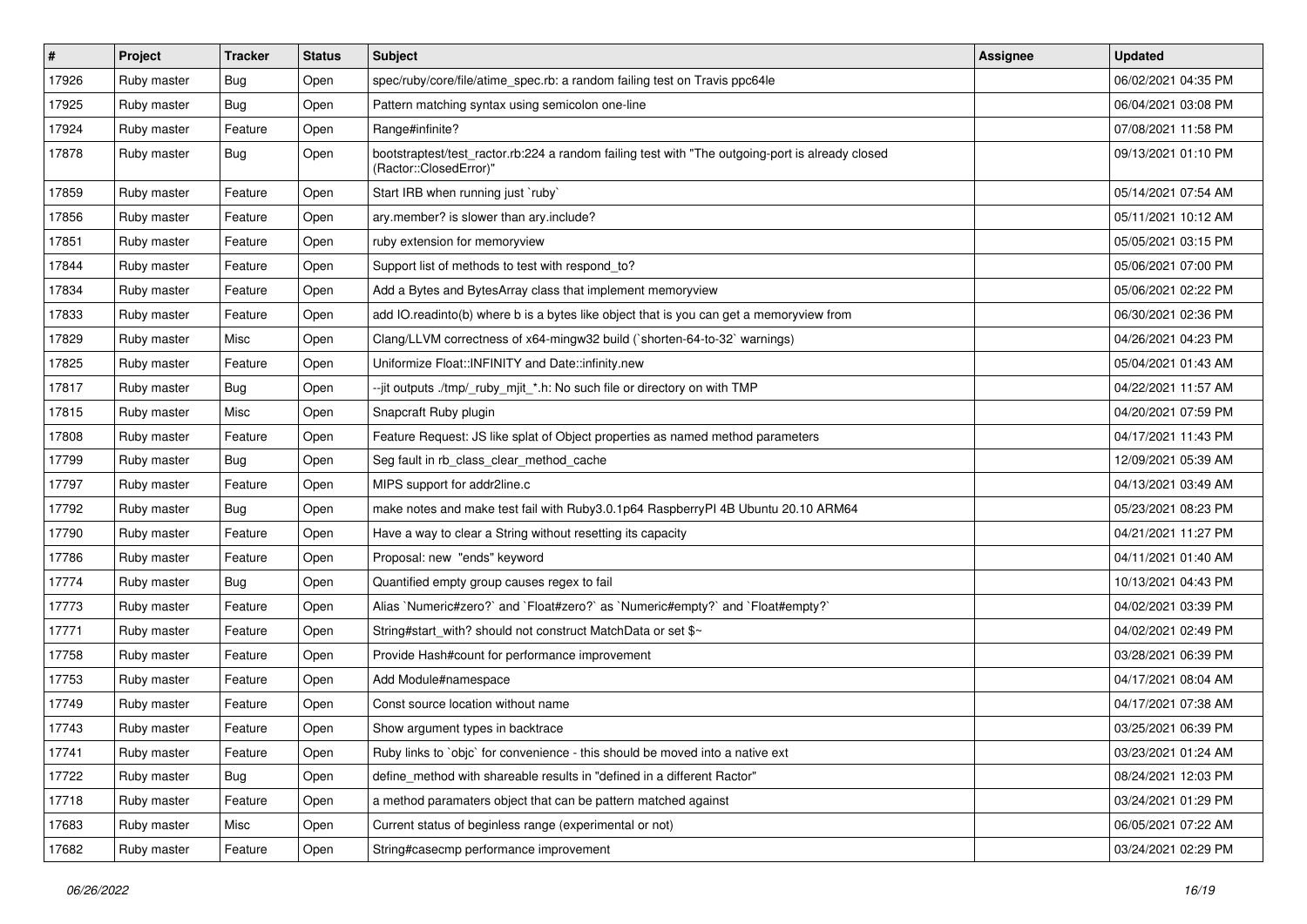| $\vert$ # | Project     | <b>Tracker</b> | <b>Status</b> | Subject                                                                                                                                                   | <b>Assignee</b> | <b>Updated</b>      |
|-----------|-------------|----------------|---------------|-----------------------------------------------------------------------------------------------------------------------------------------------------------|-----------------|---------------------|
| 17680     | Ruby master | Bug            | Open          | tab completion no longer works on irb3.0                                                                                                                  |                 | 03/13/2021 08:06 AM |
| 17663     | Ruby master | Feature        | Open          | Enumerator#with, an alternative to Enumerator#with_object                                                                                                 |                 | 03/02/2021 05:48 PM |
| 17660     | Ruby master | Feature        | Open          | Expose information about which basic methods have been redefined                                                                                          |                 | 03/02/2021 03:31 PM |
| 17647     | Ruby master | Feature        | Open          | Print register `r11` on 32-bit ARM Linux                                                                                                                  |                 | 04/30/2021 11:22 AM |
| 17646     | Ruby master | Bug            | Open          | Check for `_builtin_mul_overflow` with `long long` arguments                                                                                              |                 | 02/19/2021 06:19 PM |
| 17637     | Ruby master | Misc           | Open          | Endless ranges with `nil` boundary weird behavior                                                                                                         |                 | 02/19/2021 07:57 AM |
| 17627     | Ruby master | Feature        | Open          | Suggestion: Implement `freeze_values` instance method on collection-like classes.                                                                         |                 | 02/16/2021 07:58 PM |
| 17616     | Ruby master | Feature        | Open          | Support backtracing on Linux with non-GNU-libc + libunwind                                                                                                |                 | 02/09/2021 01:12 PM |
| 17611     | Ruby master | Feature        | Open          | Expose `rb_execarg` interfaces and `rb_grantpt`                                                                                                           |                 | 02/07/2021 01:52 AM |
| 17591     | Ruby master | Misc           | Open          | Test frameworks and REPLs do not show deprecation warnings by default                                                                                     |                 | 02/17/2021 09:06 AM |
| 17586     | Ruby master | Misc           | Open          | Please run Windows CI in all std-lib repos                                                                                                                |                 | 01/28/2021 02:34 PM |
| 17579     | Ruby master | Feature        | Open          | [Proposal] A suggestion for newline-separated shorthand notation, for the creation of Arrays containing<br>strings that may contain '' (space) characters |                 | 01/25/2021 04:33 PM |
| 17576     | Ruby master | Feature        | Open          | Partial Functions (procs, lambdas)                                                                                                                        |                 | 01/24/2021 07:58 PM |
| 17566     | Ruby master | Feature        | Open          | Tune thread QoS / efficiency on macOS                                                                                                                     |                 | 01/29/2021 09:16 AM |
| 17565     | Ruby master | Misc           | Open          | Prefer use of access(2) in rb_file_load_ok() to check for existence of require'd files                                                                    |                 | 01/21/2021 08:52 PM |
| 17562     | Ruby master | Feature        | Open          | Update - E option in --help                                                                                                                               |                 | 01/19/2021 05:38 PM |
| 17550     | Ruby master | Feature        | Open          | Why no function to get all subdirectories of a directory?                                                                                                 |                 | 01/18/2021 08:57 AM |
| 17548     | Ruby master | Feature        | Open          | Need simple way to include symlink directories in Dir.glob                                                                                                |                 | 03/21/2022 01:35 PM |
| 17528     | Ruby master | Feature        | Open          | Make Addrinfo.getaddrinfo fall back to Timeout.timeout for :resolv_timeout                                                                                |                 | 01/13/2021 08:50 PM |
| 17506     | Ruby master | Bug            | Open          | Ractor isolation broken by ThreadGroup                                                                                                                    |                 | 01/03/2021 08:05 PM |
| 17496     | Ruby master | Feature        | Open          | Add constant Math::TAU                                                                                                                                    |                 | 01/13/2021 05:47 AM |
| 17474     | Ruby master | Feature        | Open          | Interpreting constants at compile time                                                                                                                    |                 | 01/07/2021 04:40 PM |
| 17472     | Ruby master | Feature        | Open          | HashWithIndifferentAccess like Hash extension                                                                                                             |                 | 06/16/2022 01:08 AM |
| 17471     | Ruby master | Feature        | Open          | send_if method for improved conditional chaining                                                                                                          |                 | 12/29/2020 03:23 PM |
| 17468     | Ruby master | Feature        | Open          | Deprecate RUBY_DEVEL                                                                                                                                      |                 | 06/16/2022 01:08 AM |
| 17422     | Ruby master | Misc           | Open          | 3.0 documentation problems tracking ticket                                                                                                                |                 | 12/24/2020 12:51 PM |
| 17416     | Ruby master | Feature        | Open          | Improve performance Kernel#itself                                                                                                                         |                 | 12/21/2020 01:14 PM |
| 17406     | Ruby master | Feature        | Open          | Add `NoMatchingPatternError#depth`                                                                                                                        |                 | 12/19/2020 03:18 PM |
| 17399     | Ruby master | Misc           | Open          | Are endless methods experimental?                                                                                                                         |                 | 12/22/2020 07:05 PM |
| 17390     | Ruby master | Misc           | Open          | Class and method-level docs for Ractor                                                                                                                    |                 | 12/13/2020 06:33 PM |
| 17383     | Ruby master | <b>Bug</b>     | Open          | 3.0 recursion memory speed issues                                                                                                                         |                 | 12/09/2020 05:41 PM |
| 17375     | Ruby master | Feature        | Open          | Add scheduler callbacks for transferring fibers                                                                                                           |                 | 12/07/2020 11:31 PM |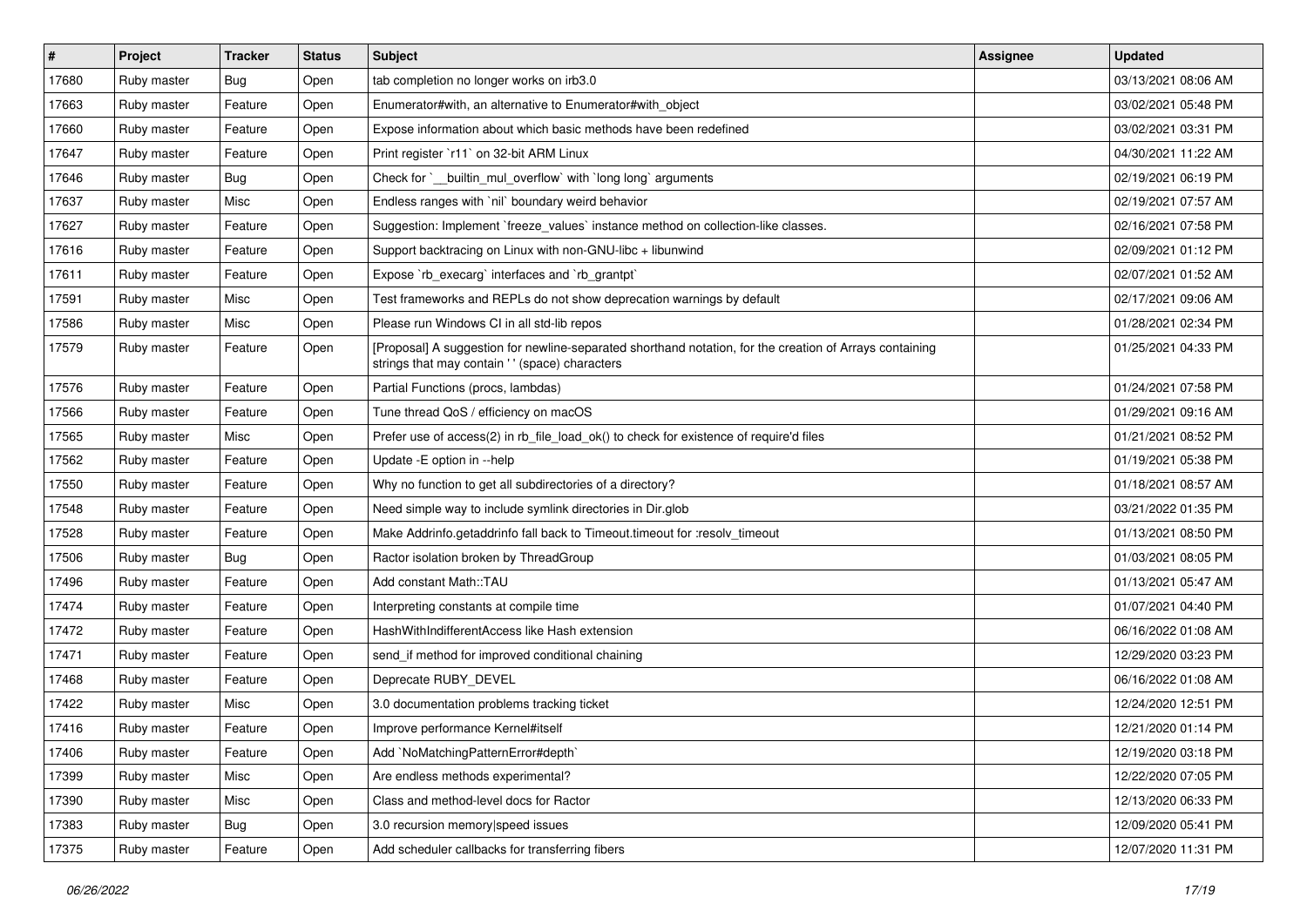| $\vert$ # | Project     | <b>Tracker</b> | <b>Status</b> | Subject                                                                                                | <b>Assignee</b> | <b>Updated</b>      |
|-----------|-------------|----------------|---------------|--------------------------------------------------------------------------------------------------------|-----------------|---------------------|
| 17373     | Ruby master | Bug            | Open          | Ruby 3.0 is slower at Discourse bench than Ruby 2.7                                                    |                 | 01/04/2021 06:47 AM |
| 17357     | Ruby master | Feature        | Open          | Queue#pop` should have a block form for closed queues                                                  |                 | 01/12/2021 07:32 AM |
| 17356     | Ruby master | Feature        | Open          | Alignment of memory allocated through Fiddle struct's malloc                                           |                 | 12/02/2020 11:06 AM |
| 17354     | Ruby master | Bug            | Open          | Module#const_source_location is misleading for constants awaiting autoload                             |                 | 03/26/2021 05:56 PM |
| 17353     | Ruby master | Feature        | Open          | Functional chaining operator                                                                           |                 | 11/30/2020 03:29 AM |
| 17337     | Ruby master | <b>Bug</b>     | Open          | Don't embed Ruby build-time configuration in Ruby                                                      |                 | 12/21/2020 04:17 PM |
| 17333     | Ruby master | Feature        | Open          | Enumerable#many?                                                                                       |                 | 12/11/2020 03:38 AM |
| 17330     | Ruby master | Feature        | Open          | Object#non                                                                                             |                 | 01/25/2021 03:54 PM |
| 17326     | Ruby master | Feature        | Open          | Add Kernel#must! to the standard library                                                               |                 | 06/22/2022 04:10 PM |
| 17325     | Ruby master | Feature        | Open          | Adds Fiber#cancel, which forces a Fiber to break/return                                                |                 | 11/19/2020 12:34 AM |
| 17316     | Ruby master | Feature        | Open          | On memoization                                                                                         |                 | 05/13/2022 11:32 AM |
| 17315     | Ruby master | Feature        | Open          | Hash #transform                                                                                        |                 | 11/13/2020 08:38 PM |
| 17311     | Ruby master | Feature        | Open          | Improve performance Array#deconstruct & Array#to_ary                                                   |                 | 11/08/2020 07:12 AM |
| 17309     | Ruby master | Misc           | Open          | URI escape being deprecated, yet there is no replacement                                               |                 | 11/11/2020 12:52 AM |
| 17298     | Ruby master | Feature        | Open          | Ractor's basket communication APIs                                                                     |                 | 11/13/2020 04:16 PM |
| 17290     | Ruby master | Feature        | Open          | Syntax sugar for boolean keyword argument                                                              |                 | 10/29/2020 04:51 AM |
| 17286     | Ruby master | Feature        | Open          | 'Ractor.new' should accept 'move: true'                                                                |                 | 11/08/2020 03:01 AM |
| 17285     | Ruby master | Feature        | Open          | Less strict `Ractor.select`                                                                            |                 | 10/26/2020 03:15 AM |
| 17263     | Ruby master | <b>Bug</b>     | Open          | Fiber context switch degrades with number of fibers, limit on number of fibers                         |                 | 01/31/2022 02:47 PM |
| 17258     | Ruby master | Feature        | Open          | Oneshot Branch Coverage                                                                                |                 | 10/09/2020 08:26 PM |
| 17208     | Ruby master | Feature        | Open          | Add `Set#compact` and `Set#compact!` methods                                                           |                 | 11/05/2020 10:44 AM |
| 17206     | Ruby master | Feature        | Open          | Introduce new Regexp option to avoid global MatchData allocations                                      |                 | 10/28/2020 10:43 PM |
| 17199     | Ruby master | Misc           | Open          | id outputed by inspect and to_s output does not allow to find actual object_id and vice-versa          |                 | 10/20/2020 09:35 PM |
| 17180     | Ruby master | Bug            | Open          | Ractor and constant referencing                                                                        |                 | 09/20/2020 05:43 PM |
| 17174     | Ruby master | Misc           | Open          | 'Error relocating, symbol not found" error when compiling a native extension on Alpine with Ruby >=2.4 |                 | 10/06/2020 11:19 AM |
| 17166     | Ruby master | Feature        | Open          | net/http not supporting unix domain sockets                                                            |                 | 09/12/2020 02:51 PM |
| 17165     | Ruby master | Feature        | Open          | Add 'filter' and 'flatten' keywords to 'Enumerable#map'                                                |                 | 09/13/2020 09:41 AM |
| 17163     | Ruby master | Feature        | Open          | Rename `begin`                                                                                         |                 | 09/09/2020 03:04 AM |
| 17159     | Ruby master | Bug            | Open          | extend `define method` for Ractor                                                                      |                 | 10/29/2020 04:06 PM |
| 17156     | Ruby master | Feature        | Open          | Refinements per directory tree                                                                         |                 | 12/07/2020 05:19 AM |
| 17155     | Ruby master | Feature        | Open          | Add a Diggable mixin                                                                                   |                 | 09/05/2020 02:08 PM |
| 17151     | Ruby master | Feature        | Open          | Support multiple builtin ruby code for implimatation in Ruby & C                                       |                 | 09/05/2020 01:41 AM |
| 17148     | Ruby master | Feature        | Open          | stdbuf(1) support                                                                                      |                 | 09/07/2020 04:12 AM |